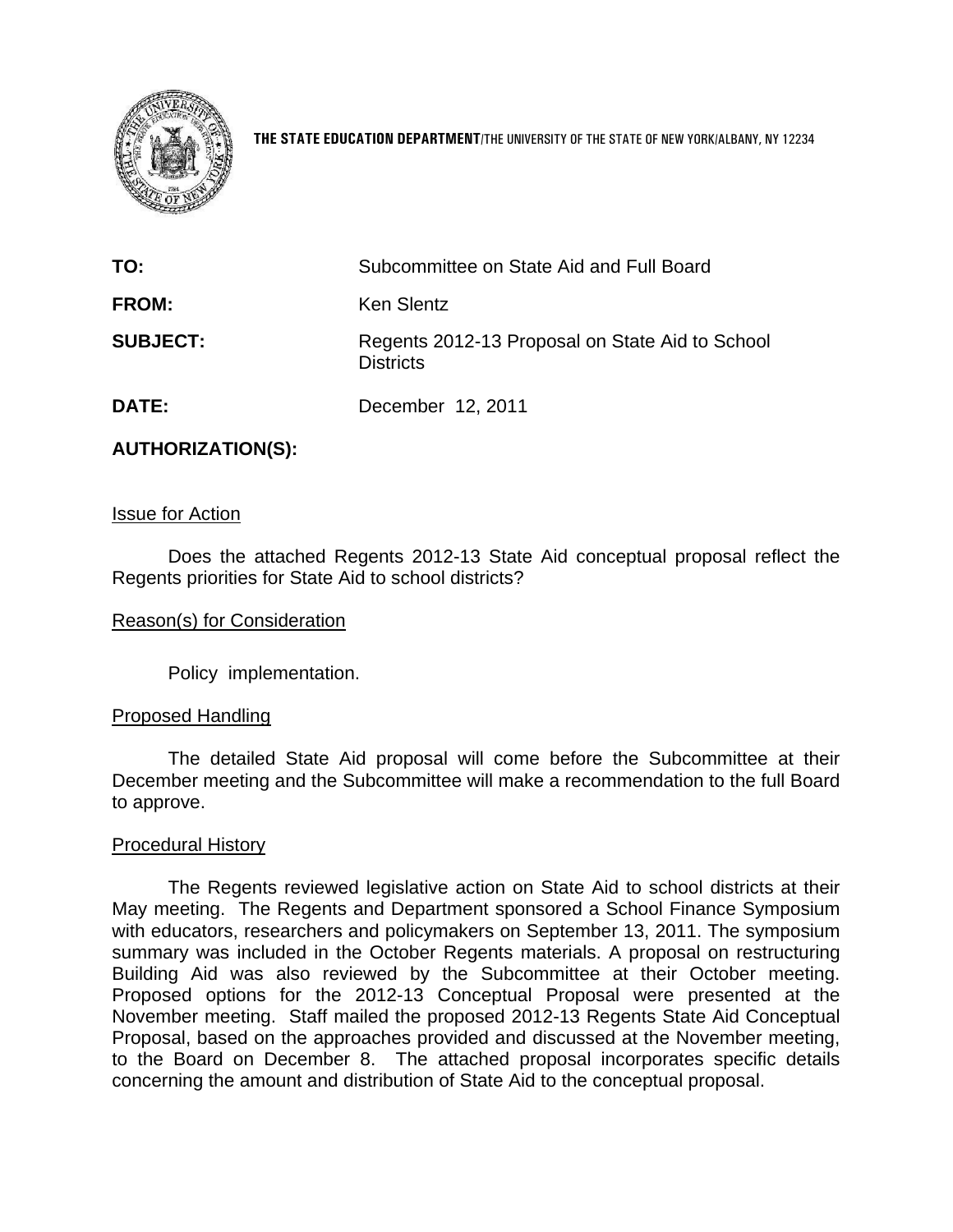#### Background Information

Each year the Regents Subcommittee on State Aid develops the Regents State Aid proposal through a series of papers including a review of legislative action for the coming year, a review of the needs of school districts and examination of various program directions and State Aid solutions.

#### **Recommendation**

I recommend you take the following action:

VOTED that the Regents adopt the attached report as their proposal on State Aid to school districts for school year 2012-13.

#### Timetable for Implementation

Following the Regents approval of the final State Aid proposal for 2012-13, the Governor will issue his budget recommendations in January and will ask the Legislature to approve a State budget by April 1.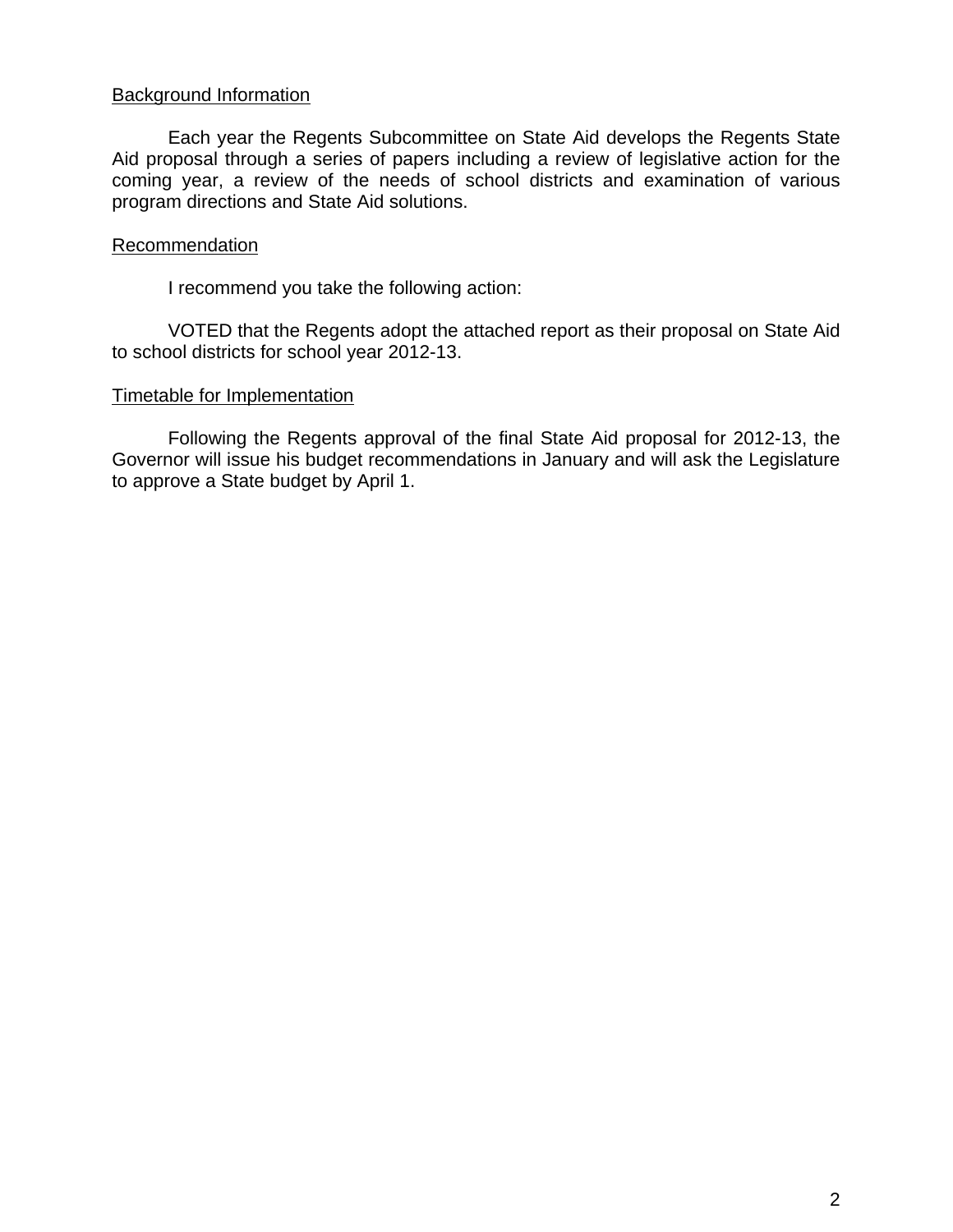# **Regents Proposal on State Aid to School Districts for School Year 2012-13**

### **Executive Summary**

The challenges of promoting the Regents Reform agenda and strengthening student outcomes for all subgroups in the context of a severe fiscal decline are considerable. The overarching goal of this proposal is to support and improve the educational system for all students in New York State by re-engaging the Foundation Aid approach to funding school districts with a progressive funding formula while ensuring that no school district will lose Foundation Aid.

The Regents recommend the State appropriate all funds available to education within legal limits as a method for strengthening New York's economy through education. This includes \$755 million in increased funds for General Support to Public Schools and \$50 million for the first year of implementation of performance improvement and management efficiency grants authorized in the 2011 budget. The Regents recommend the State take a multi-year approach and implement improvements in the distribution of expense-based aids for school construction, pupil transportation and shared services, thereby freeing more resources in the future to support continued growth in Foundation Aid. The Regents recommend strategic use of BOCES as regional leaders, multidistrict reorganizations, regional high schools, continued mandate relief and support for options for addressing health insurance costs for school district employees. The Regents recommend that 73 percent of these funds be allocated to high need school districts and 27 percent to all others to strengthen the provision of educational opportunity in school districts with the least ability to raise revenues locally.

Exhibit A shows the aid the Regents recommend by major category of State support with an overall increase of \$755 million in support for school districts in 2012-13. Exhibit B shows the distribution of computerized State Aid changes for high need school districts and all other school districts from 2011-12 to what is proposed for 2012-13. Exhibit C shows the distribution of computerized aid for each enrolled student in the State and compares the estimated amount of aid per student in 2011-12 with the proposed amount per student in 2012-13. Exhibit C shows that, under the Regents proposal, aid increases for all categories of school districts with the greatest increases experienced for high need school districts.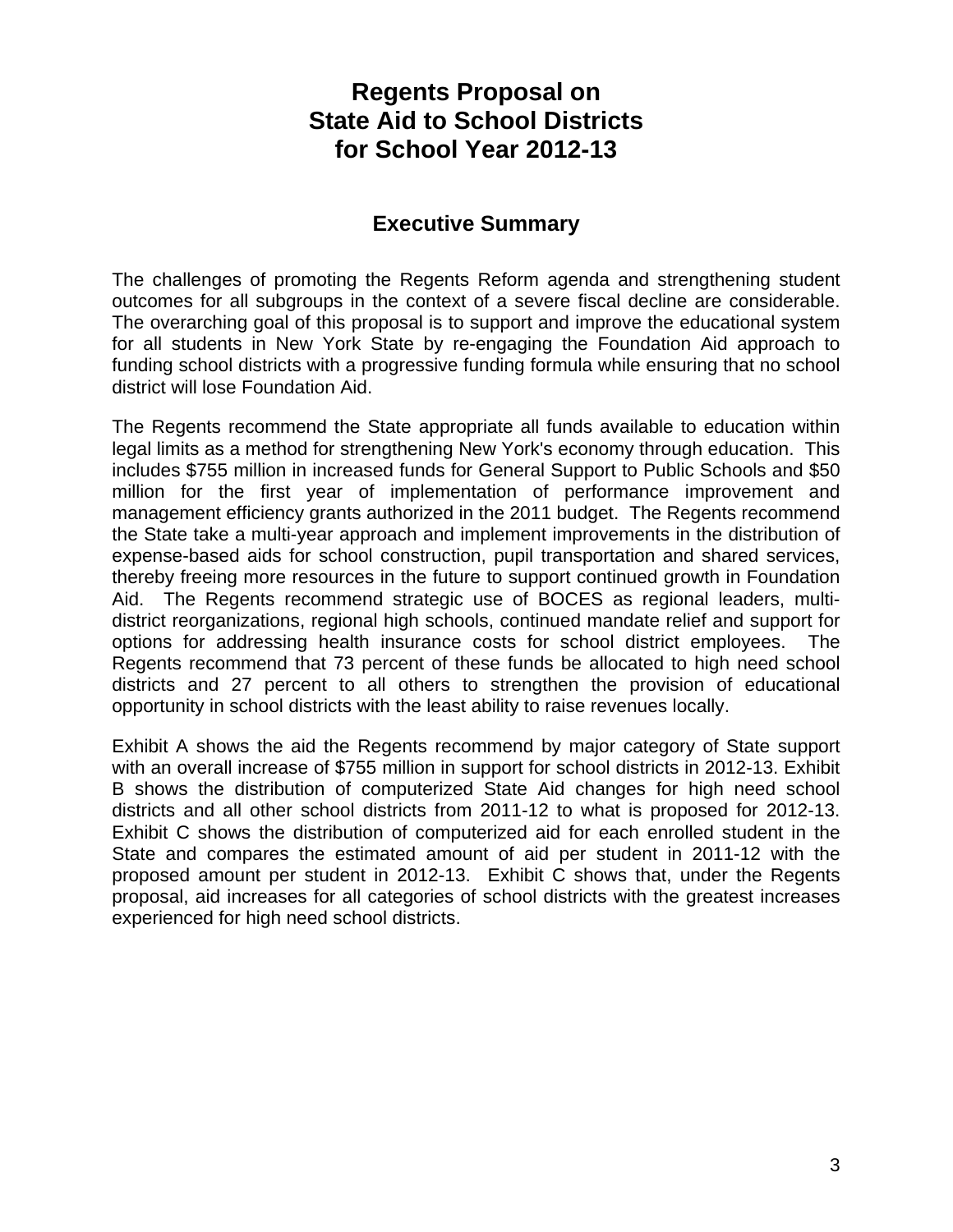# **Exhibit A**

# **2012-2013 Regents State Aid Proposal NEW YORK STATE**

(all figures in millions)

| Program                                                                                                                                                                                                                  | <b>2011-12 School</b><br>Year                       | <b>Regents 2012-13</b><br><b>Request</b>             | Regents -<br><b>Change from</b><br><b>Base</b> |
|--------------------------------------------------------------------------------------------------------------------------------------------------------------------------------------------------------------------------|-----------------------------------------------------|------------------------------------------------------|------------------------------------------------|
| <b>General Purpose Aid</b>                                                                                                                                                                                               | <u>\$12,991</u>                                     | \$13,482                                             | \$491                                          |
| <b>Foundation Aid</b><br>Academic Enhancement Aid<br>High Tax Aid<br>Supplemental Public Excess Cost Aid<br><b>Gap Elimination Adjustment</b>                                                                            | \$14,894<br>\$27<br>\$205<br>\$4<br>(\$2,557)       | \$12,949                                             |                                                |
| Adjusted Foundation Aid Subtotal<br><b>Charter School Transitional Aid</b><br>Formula High Tax Aid<br>Reorganization Incentive Operating Aid<br><b>General Purpose Aid Subtotal</b><br>Aid for Early Childhood Education | \$12,573<br>\$27<br>\$0<br>\$3<br>\$12,603<br>\$388 | \$12,949<br>\$31<br>\$58<br>\$3<br>\$13,041<br>\$441 | \$376<br>\$4<br>\$58<br>\$0<br>\$438<br>\$53   |
| <b>Support for Pupils with Disabilities</b><br><b>Private Excess Cost Aid</b>                                                                                                                                            | \$792<br>\$317                                      | <u>\$861</u><br>\$363                                | \$69<br>\$46                                   |
| Public High Cost Excess Cost Aid                                                                                                                                                                                         | \$475                                               | \$498                                                | \$23                                           |
| <b>BOCES\Career and Technical Ed.</b>                                                                                                                                                                                    | \$917                                               | \$940                                                | \$23                                           |
| <b>BOCES Aid</b><br>Special Services - Aid for Academic Improvement<br>Special Services - Career Education Aid<br>Special Services - Computer Admin. Aid                                                                 | \$704<br>\$51<br>\$125<br>\$37                      | \$721<br>\$51<br>\$130<br>\$38                       | \$17<br>\$0<br>\$5<br>\$1                      |
| <b>Instructional Materials Aids</b>                                                                                                                                                                                      | <u>\$281</u>                                        | <u>\$289</u>                                         | <u>\$8</u>                                     |
| Hardware & Technology Aid<br>Library Materials Aid<br>Software Aid<br><b>Textbook Aid</b>                                                                                                                                | \$37<br>\$19<br>\$46<br>\$179                       | \$39<br>\$20<br>\$47<br>\$183                        | \$2<br>\$1<br>\$1<br>\$4                       |
| <b>Expense-Based Aids</b>                                                                                                                                                                                                | \$4,236                                             | <u>\$4,397</u>                                       | <u>\$161</u>                                   |
| <b>Building Aids</b><br><b>Transportation Aids</b>                                                                                                                                                                       | \$2,630<br>\$1,606                                  | \$2,721<br>\$1,676                                   | \$91<br>\$70                                   |
| <b>Computerized Aids Subtotal</b>                                                                                                                                                                                        | \$19,217                                            | \$19,969                                             | \$752                                          |
| <b>All Other Aids</b>                                                                                                                                                                                                    | \$284                                               | \$287                                                | <u>\$3</u>                                     |
| <b>Total GSPS</b>                                                                                                                                                                                                        | \$19,501                                            | \$20,256                                             | \$755                                          |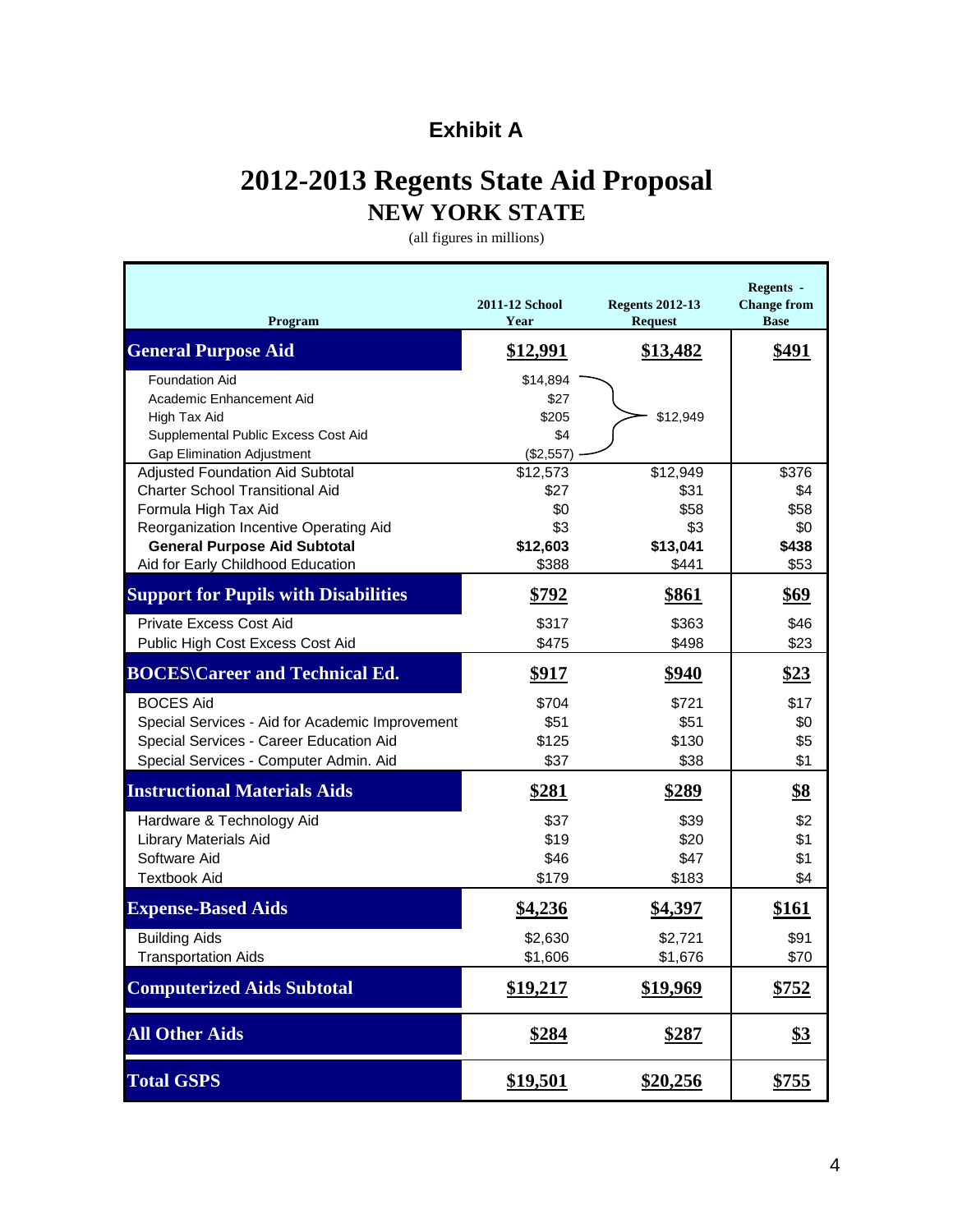## **Exhibit B**

# **Computerized State Aid Changes**



# How They Are Distributed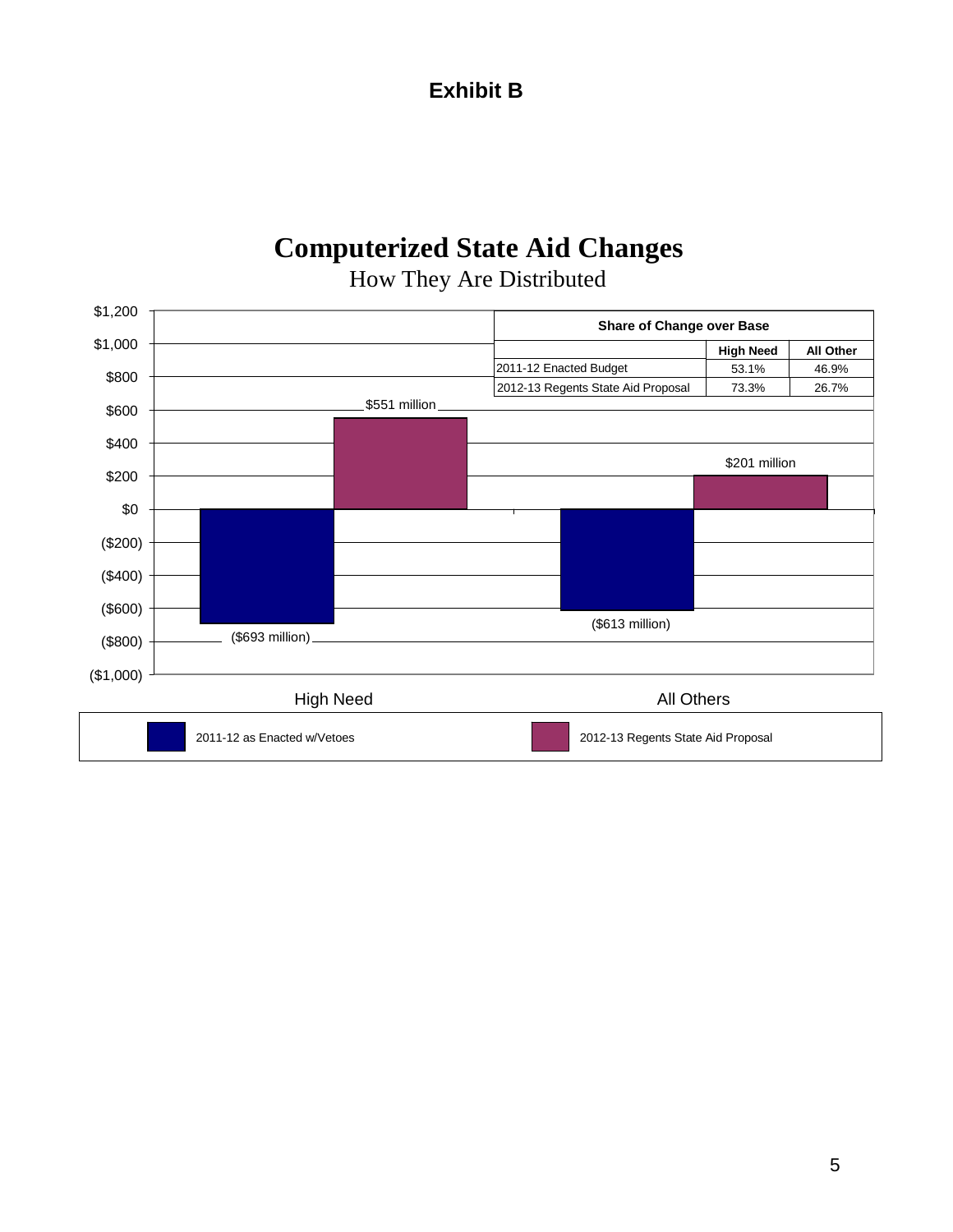# **Exhibit C**



# **Distribution of Computerized Aid per Enrolled Pupil**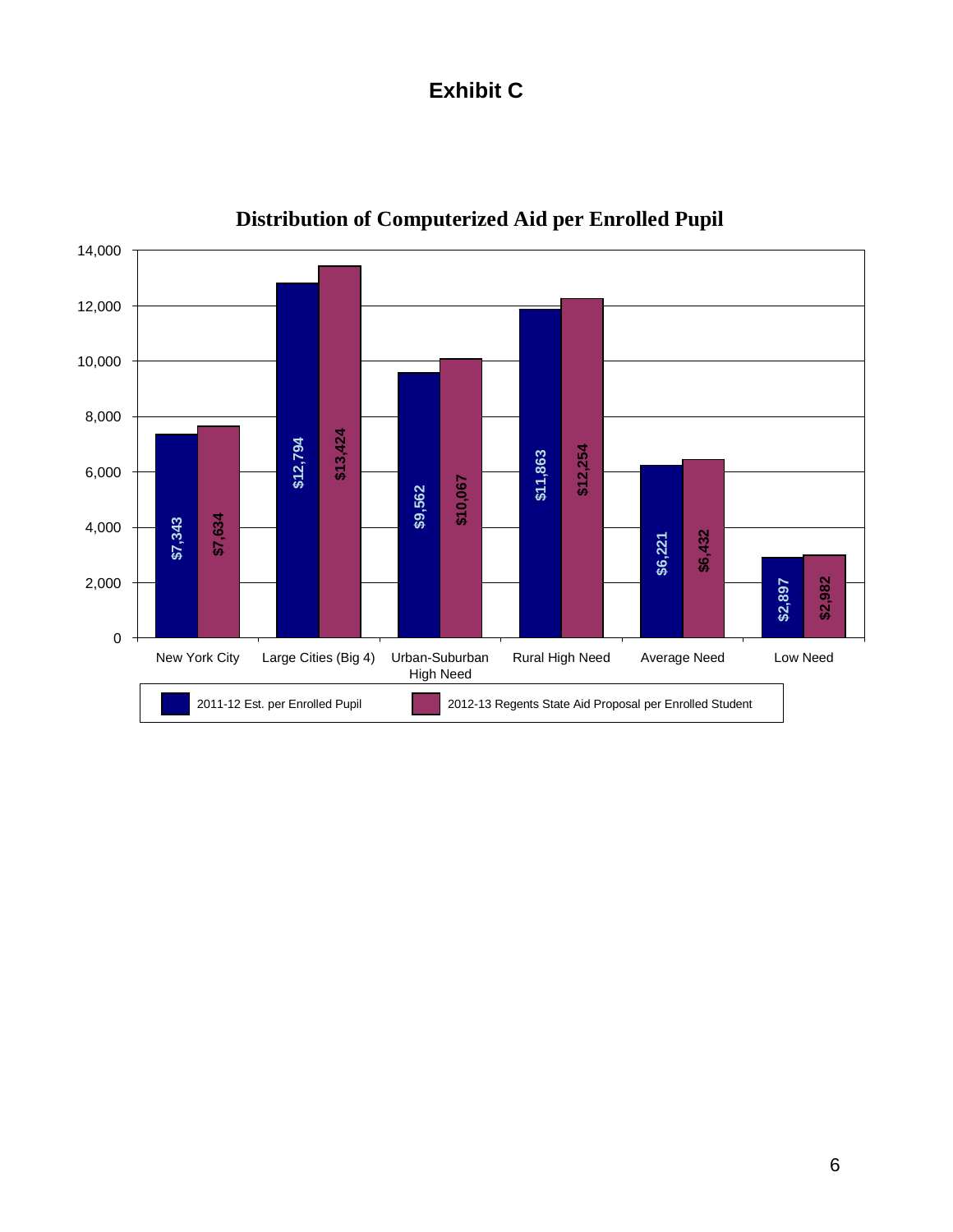### **Introduction**

The Regents Reform agenda to improve teaching and learning in New York State is underway as school districts and BOCES work to implement teacher evaluation systems and Common Core curriculum and instructional approaches, develop longitudinal data systems to provide accountability from preschool through high school, college and work, and support struggling schools. The Regents have changed the focus from minimal competency to proficiency to ensure success for students following their high school education.

At the same time, a prolonged national economic slow down has resulted in states and school districts limiting education funding. New York State and its school districts are seeking solutions to operating more effectively in the midst of a difficult economy. This proposal provides key recommendations to answer the following question. How can we contain growth in costs, in response to constrained revenues in an unprecedented fiscal crisis, while increasing learning opportunities and student outcomes that support college and career readiness?

A review of the fiscal challenges facing New York State school districts sets the context within which the Board of Regents will advocate for a State Aid proposal. Legislative changes aimed at promoting reforms and cutting costs are presented, along with the impact of the withdrawal of federal stimulus funds, major expenditure trends in schools, and demographic changes that affect school districts' financial stability. The challenges facing school districts include the need to implement reforms to raise student achievement leading to college and career readiness juxtaposed alongside a dire economy for school district budgets now and into the future.

#### **Value of Investing in Education**

Our future global economic competitiveness requires that our State's educational system graduate high school students who can enter college or begin their careers with the capacity for critical thinking and the demonstration of high-level skills. Some students fall into this category, but not nearly enough. Recent data for New York State reveals that only 73 percent of all students who started ninth grade in 2006 graduated four years later (84 percent white; 58 percent black; and 57 percent Hispanic). While the four-year graduation rate does represent a slow but steady improvement from prior years, the achievement gap between student subgroups continues to represent a challenge. When measures of college and career readiness are factored in, the results are even more discouraging. A mere 37 percent of all high school graduates were considered sufficiently proficient to effectively engage in college and careers when indicators of future success were reviewed. Among student subgroups the indicators of college and career readiness were even more dismal with 13 percent of black students and [1](#page-6-0)5 percent of Hispanic students considered ready.<sup>1</sup>

 $\overline{a}$ Investing in education is key to New York State's economic recovery. The Regents Reform Agenda aims to increase the productivity of New York State schools by focusing on and improving the quality of teaching and learning. These reforms provide a clear

<span id="page-6-0"></span><sup>&</sup>lt;sup>1</sup> Source: NYSED Office of Information and Reporting Services, 2010.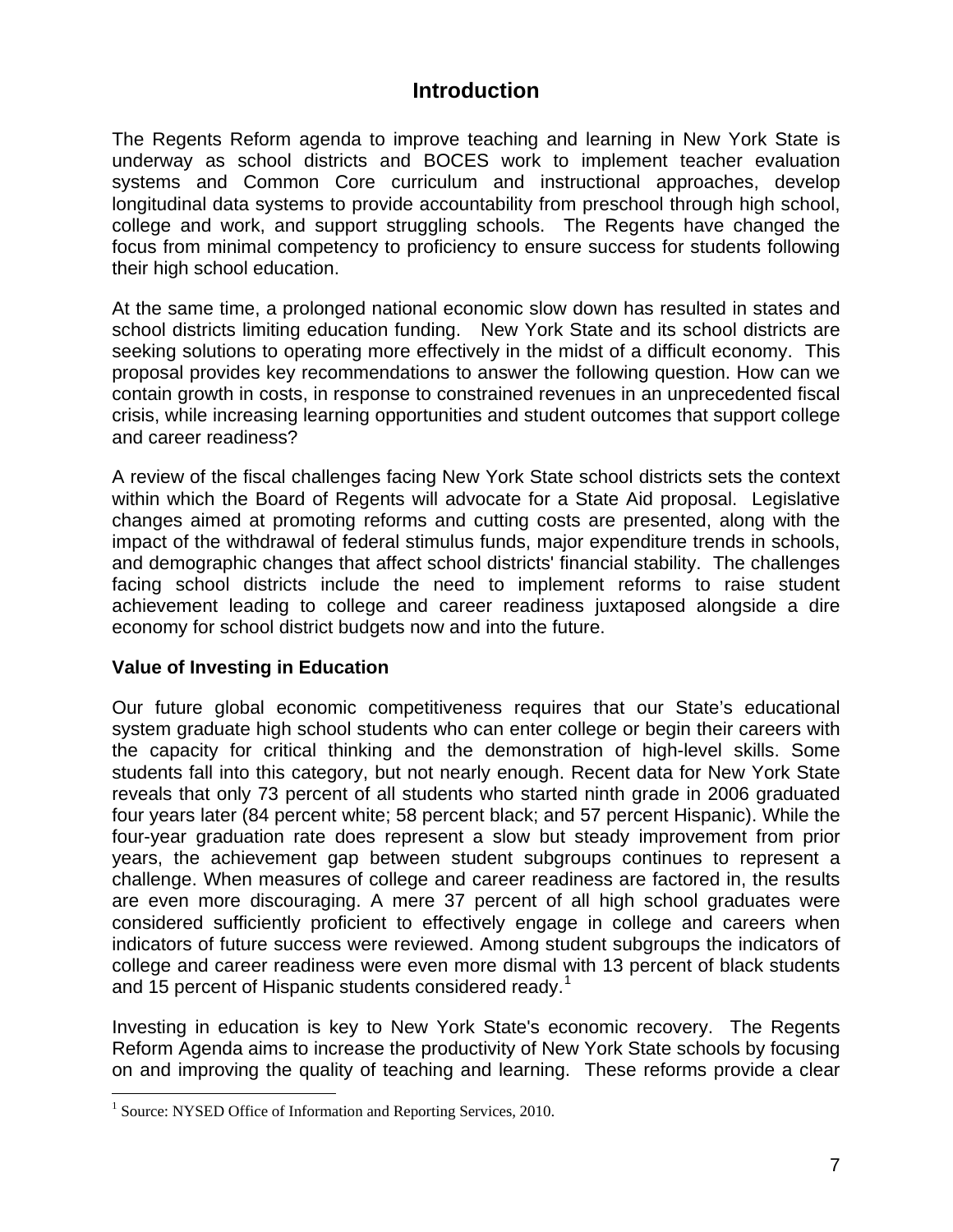path to college and career readiness. Since New York State won the Race to the Top competition and the award of \$696 million, it has reached out to educators and administrators in many significant ways. For example, approximately 500 educators have received intensive training on the Common Core, Data Driven Instruction and teacher evaluation at three events involving 9 days and over 75 hours of focused, interactive professional development. These educators in turn have returned to school districts and engaged teachers and principals in their regions in these efforts to strengthen teaching and learning. A better educated population will ensure greater competitiveness of New York State in the nation and of the United States in the world. A better educated population is less likely to need costly social services and incarceration. While these reforms are teaching educators how to do more with less, the use of resources in support of the reform will be critical to its ultimate success. This proposal seeks to identify those key investments and changes to the existing school finance system to support a highly productive and efficient education system.

### **State Aid is Capped and Local Revenue-Raising Options are Constrained**

#### Foundation Aid Formula

The Foundation Aid approach to funding school districts was enacted into law beginning in the 2007-08 school-year. The foundation formula had several goals including adequate funding for a sound basic education in response to the Campaign for Fiscal Equity decision; increased flexibility through the consolidation of about 30 existing aids; and transparency and predictability by reducing the number of formula components. The Foundation Formula has four basic components:

- 1) A base amount per pupil reflecting the cost to educate students, as determined by the amount spent by successful school districts;
- 2) A regional cost index to ensure a dollar of State Aid can buy a comparable level of goods and services around the State;
- 3) An expected minimum contribution by the local community; and
- 4) The pupil need index recognizing added costs for providing extra time and extra help for students with special circumstances.

At the time the State enacted the formula it was anticipated that Foundation Aid would provide districts with an additional \$5.5 billion to be phased in over a four-year period. In 2007-08, districts received an additional \$1.1 billion and in 2008-09 another \$1.2 billion. With the onset of the State's fiscal crisis the Foundation Aid phase-in was halted in 2009-10 and has been frozen at 2008-09 levels since that time. There is a disproportionate effect of freezing aid on high need, low wealth school districts, which rely most heavily on State funds as the largest portion of their total budgets, and have more limited capacity to raise additional revenue through tax increases.

#### Gap Elimination Adjustment

A Gap Elimination Adjustment (GEA), first enacted by the Legislature in 2009 and made a permanent section of law in 2011, seeks to close the gap between the budgeted State expenditures and revenues available to support them. In 2009-10, the \$1.5 billion Deficit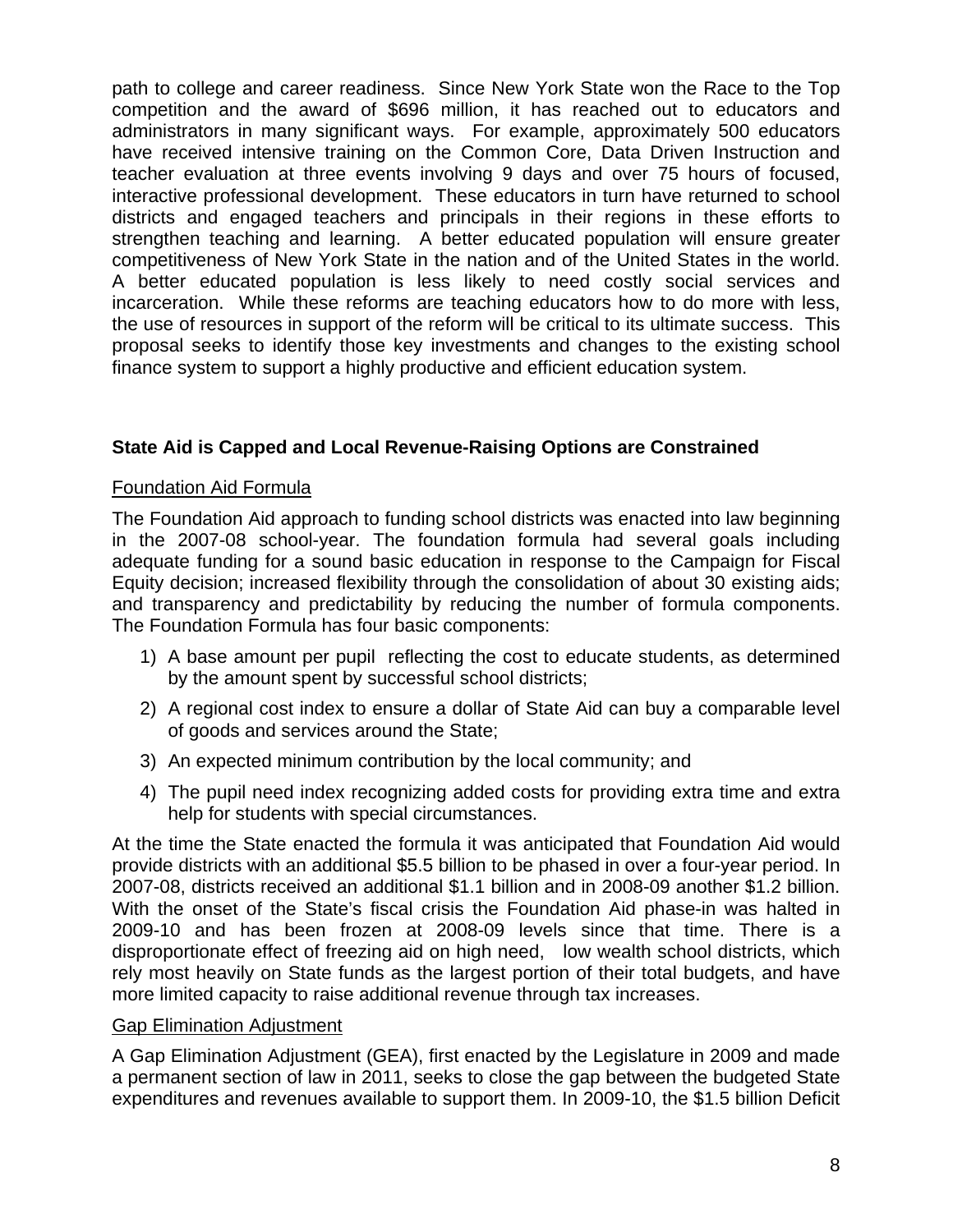Reduction Assessment (DRA) was offset through the use of federal stimulus funds. However, in 2010-11 the GEA reduced State Aid to districts by \$2.1 billion and, while this reduction was somewhat offset by the availability of federal stimulus funds, district losses eroded the gains made through the Foundation Aid phase-in. The 2011-12 GEA reduced aid by \$2.6 billion in a manner which provided high need and average need districts with the largest per pupil cuts.

As the GEA is now a permanent part of law, the Regents are seeking a solution that addresses the needs of high need and average need districts.

#### A Tax Levy Cap Places Limits on Local Revenue for Education

Beginning in 2012-13, districts' ability to increase property tax levies will be constrained. The new property tax cap law, enacted in 2011, restricts tax levy increases for local governments, most school districts and other smaller independent entities, such as library, fire or water districts. The Big Four city school districts are not subject to the tax cap although the Big Four cities' total budgets, including school districts, are subject to the tax cap imposed on municipalities. New York City is exempted from the cap.

Under the tax cap, school districts may not increase their tax levy by more than the rate of inflation, as measured by the consumer price index (CPI), or 2 percent, whichever is less plus an allowance for certain increases in pension costs, tort actions and local capital costs, without a super majority vote of sixty percent. In cases, where the district does not have a budget approved by the voters and adopts a contingency budget the tax levy in frozen to the prior year's levy.

Figure 1 presents the projected impact on the levy and State Aid caps on school districts compared with historical cost trends.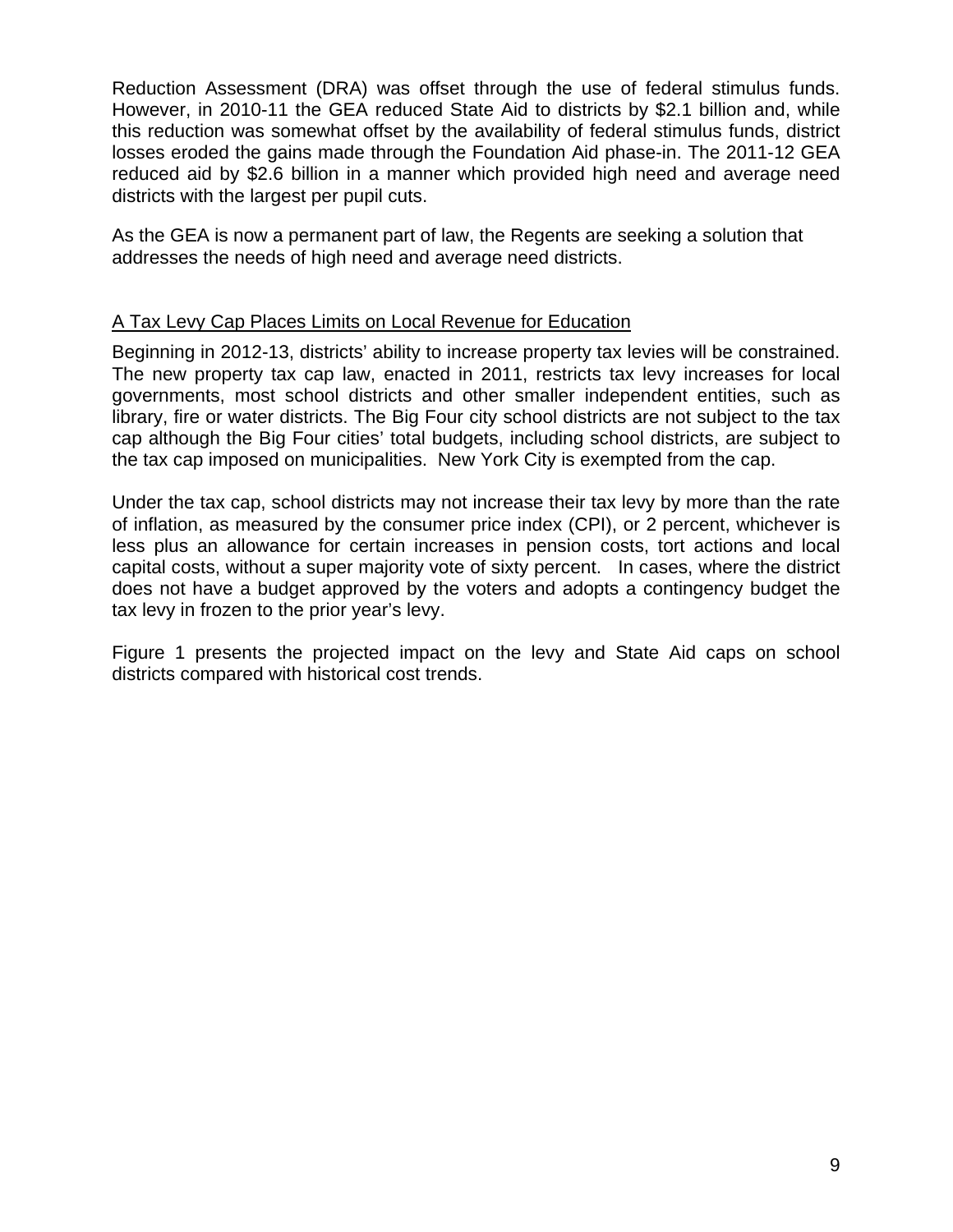

The tax levy cap not only limits districts' ability to raise revenue, it also heightens the need for the equitable distribution of funding. A percentage cap is affected by the size of the levy, which varies considerably among districts. The cap is especially restrictive for low property wealth districts that are significantly limited in the amount of revenue that they can raise with each percentage point increase in the levy. Figure 2 shows the levy increase per pupil that would be allowed under the cap for school districts ranked by property wealth. The wealthiest districts would be allowed a levy increase that is approximately nine times greater than the poorest districts.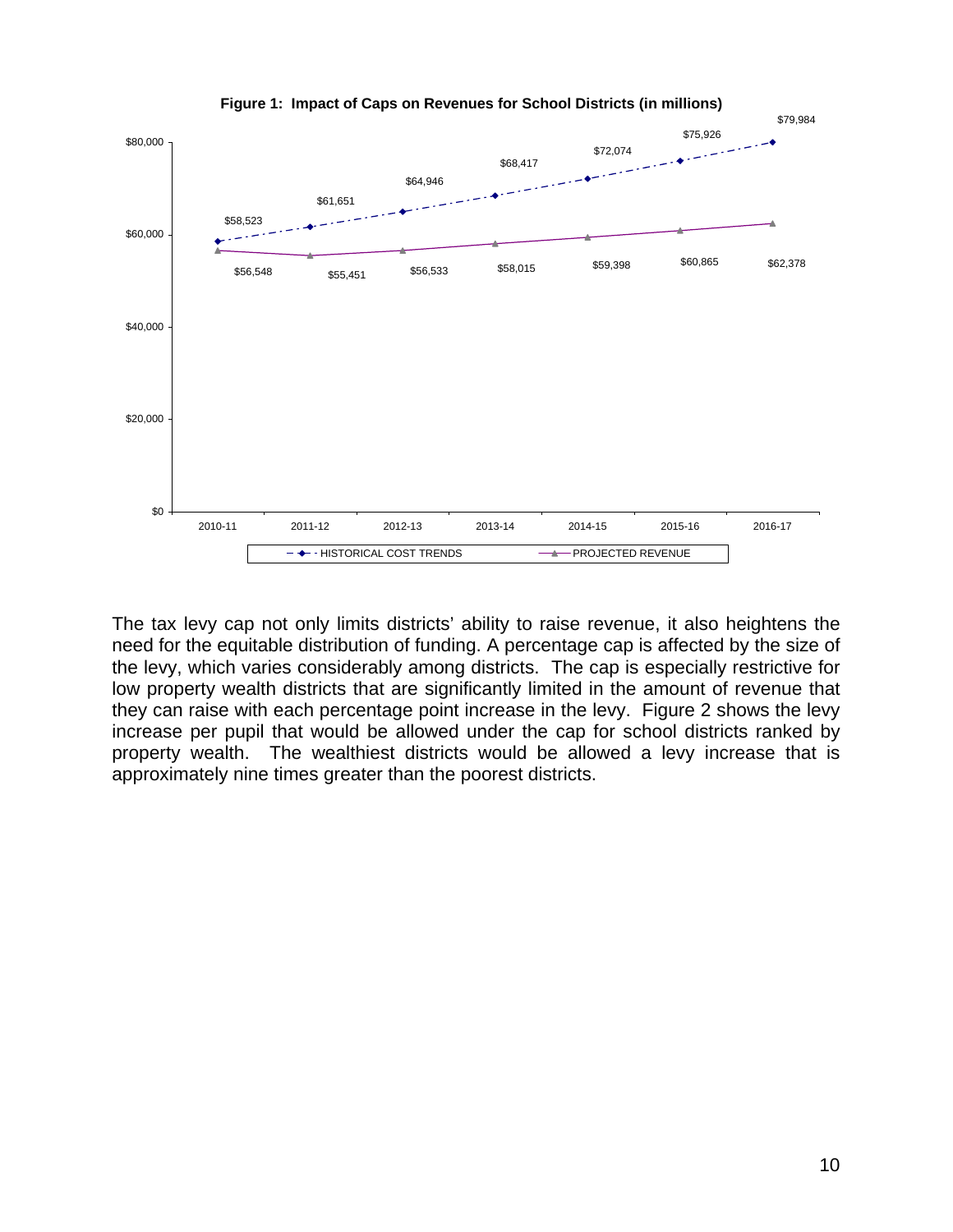#### **Figure 2: Per Pupil Tax Levy by Property Wealth, Under the Tax Cap**



**2% LEVY INCREASE PER PUPIL (BASED ON 2009-10)**

#### Cap on Future General Support for Public Schools

The current law states that for the 2012-13 school year, and thereafter, the tax levy cap will be accompanied by a cap on General Support to Public Schools (GSPS). The cap on General Support to Public Schools will be limited to the rate of growth in personal income in New York State. This is estimated to be about 4.1 percent or approximately \$805 million in 2012-13 based on a five year average. For future years, this cap will be based on a one year change which will likely result in greater volatility.

All State payments to school districts and BOCES for GSPS aids, including expensebased aids such as building aid, transportation aid and shared services aids, must be paid from funds available within the overall cap. The GSPS aids are estimated to cost an additional \$265 million in 2012-13. In addition, \$50 million of the overall increase is set aside for two new competitive grant programs for performance improvement and management efficiency. Funding for the new competitive grant programs will continue over the coming years.

Beginning in 2011-12, if growth in GSPS aids and the competitive grant set-aside exceed the allowable increase, the Gap Elimination Adjustment will be increased to contain overall growth within legislated limits. If programmed increases are less than the limit established by the growth in income, the Legislature may enact provisions to allocate the remaining amount, such as with specific priorities given to continuation of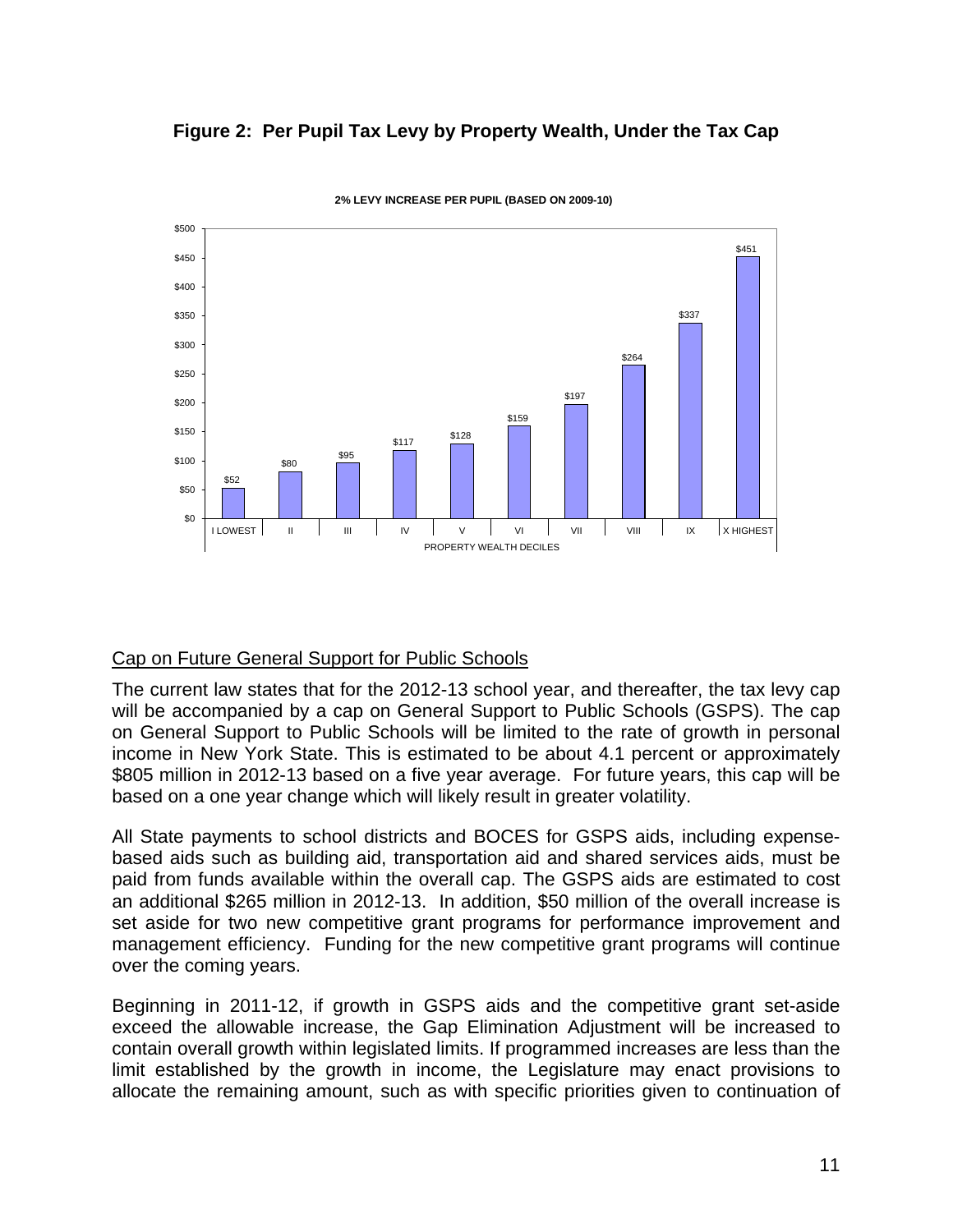the extended phase-in of Foundation Aid and reduction or elimination of the GEA. Unless the Legislature and Executive enact a provision, Foundation Aid and the GEA are continued at previous year's levels.

#### **New Competitive Award Programs**

Two competitive grant programs, intended as incentives for supporting school district efficiency and improved student academic performance, will begin in 2011-12 and be spread over several years. A \$250 million School District Management Efficiency Award Program will reward districts for efficiencies in the administrative component of the budget, in pupil transportation capital and operating expenses and in non-personal service costs in the instructional component of the budget. A \$250 million School District Performance Improvement Awards Program will reward school districts for improvement in student achievement especially for historically underserved student populations.

#### **School Tax Relief**

In addition to school aid, New York State provides property tax exemptions to New York State homeowners. The School Tax Relief (STAR) Program provides Basic and Enhanced STAR Property Tax Exemptions to New York State homeowners for their primary residence. Basic STAR is available to anyone who owns and resides in their own home. Enhanced STAR is available to senior homeowners whose incomes do not exceed a statewide standard. The State makes approximately \$3 billion in payments each year to school districts to compensate them for reduced property tax receipts. Since STAR payments are linked to the value of the properties the program heightens the need for the equitable distribution of funding. Figure 3 provides details.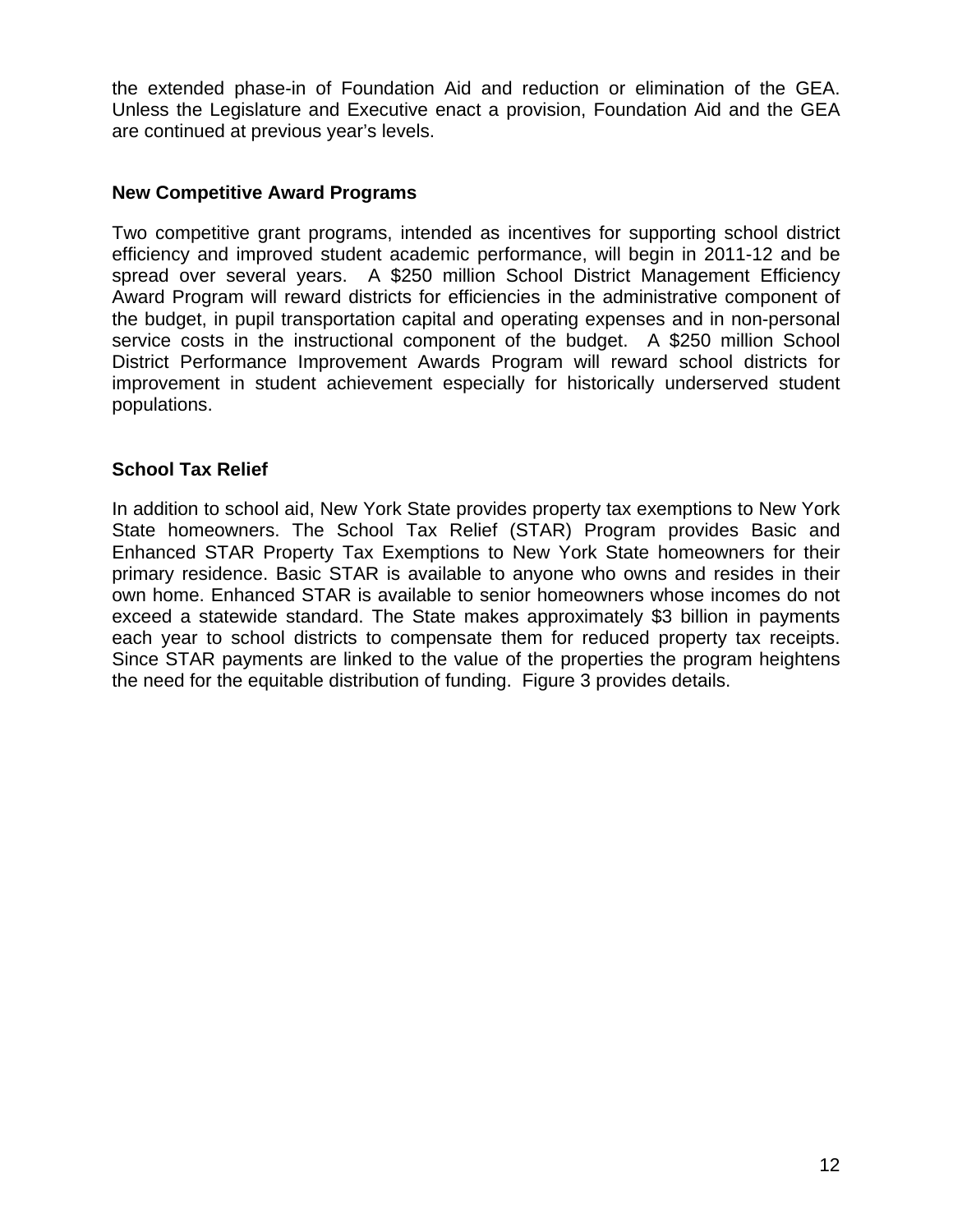# **Figure 3. School Tax Relief (2010-11) by School District Need Categories**



1

#### **The Federal "Funding Cliff"**

Over the past two years, State Aid has been supplemented with more than \$5 billion in one-time infusions of federal American Recovery and Reinvestment Act (ARRA) funding. These included:

- Education Stabilization Funds
- Education Jobs Fund
- Additional Title I funds
- Additional IDEA funds

While these funds have helped to stabilize school district budgets, the inability of the economy to restore State revenues has created problems for school districts as they attempt to continue current educational programs. Figure 4 shows the stimulus funds provided in 2009-10 and 2010-11 and the drop in these funds beginning in 2011-12. These funds will further decline in 2012-13 when Education Jobs Funds will expire. In addition, \$696 million in federal Race to the Top funds spread over four years will help school districts initiate new reforms to improve student achievement.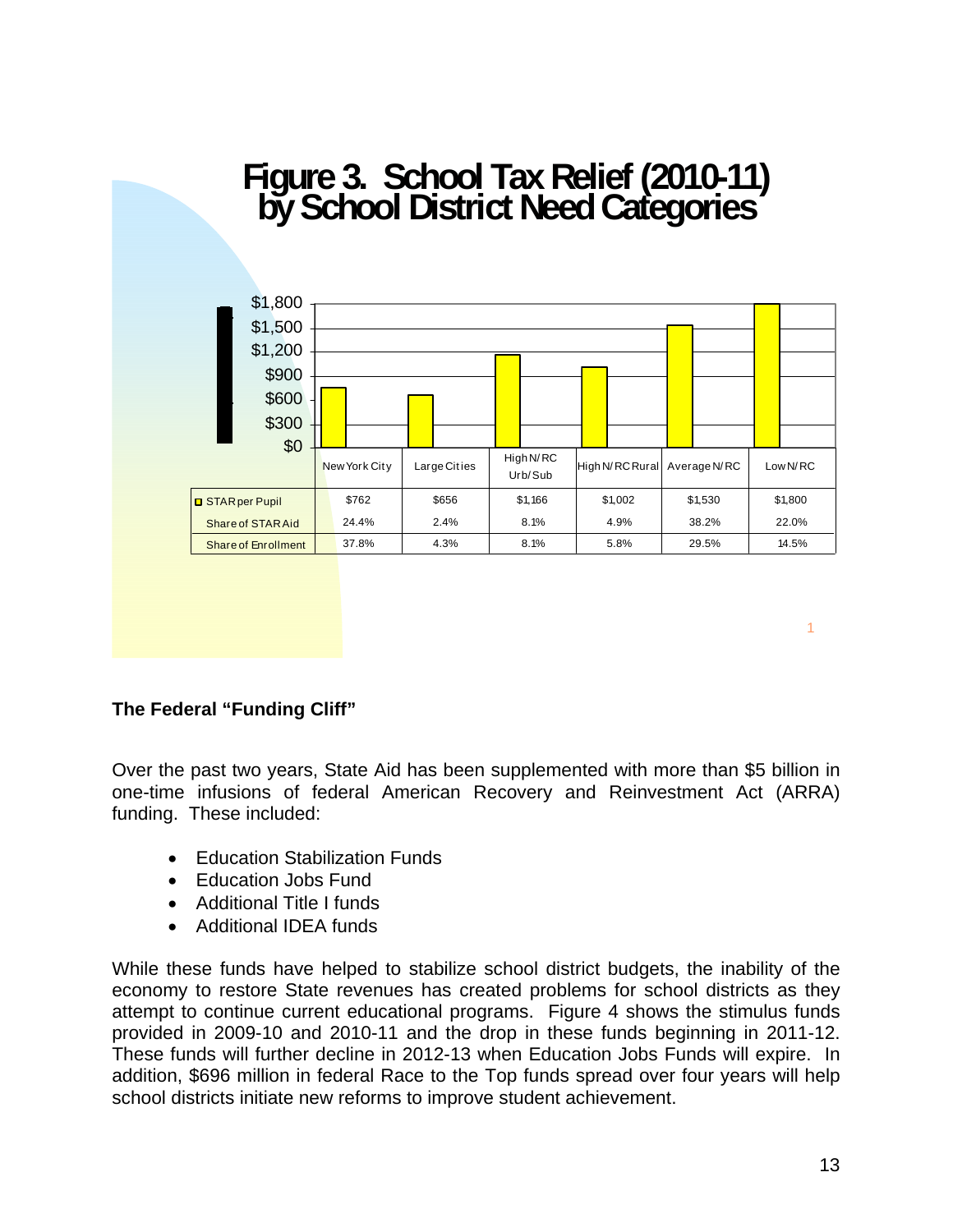

**Figure 4. Federal ARRA Funding Cliff**

#### **Education Expenses Continue to Increase**

Although the historical rate of growth in school expenditures has been 5.3 percent school districts have made some progress in modifying the rate of growth of overall expenditures. The chart in Figure 5 presents the projected impact of the levy and State Aid caps on school districts compared with historical cost trends. If total expenditures were to continue to grow at the rate of 5.3 percent annually, 2016-17 school year expenditures would reach almost \$80 billion. Projected revenues, which assume the 2 percent cap on local property tax levy growth and no growth in federal aid or STAR, will reach only \$62.3 billion in 2016-17. Therefore, considerable reductions in spending and programs will be necessary if the State is to stay within projected available revenues.

An examination of cost drivers in education over the past several years reveals the following trends in major expenditures in school districts statewide. Total expenditures increased from \$45.8 billion to \$55.6 billion from 2005-06 to 2009-10, an increase of 21.4 percent. Instructional salaries accounted for \$4 billion of this increase, a total rate of increase of 18.3 percent. Fringe benefits increased by \$2.7 billion, which at 30.2 percent was the highest among the categories of expenditures. Other instructional expenditures, which include expenditures for instructional technology and payments to charter schools increased at nearly the same rate at 29.4 percent; or \$1.2 billion. Expenditures for administration increased at a rate of 25.2 percent, resulting in an increase of \$200 million. These increases are reflected in Figure 5.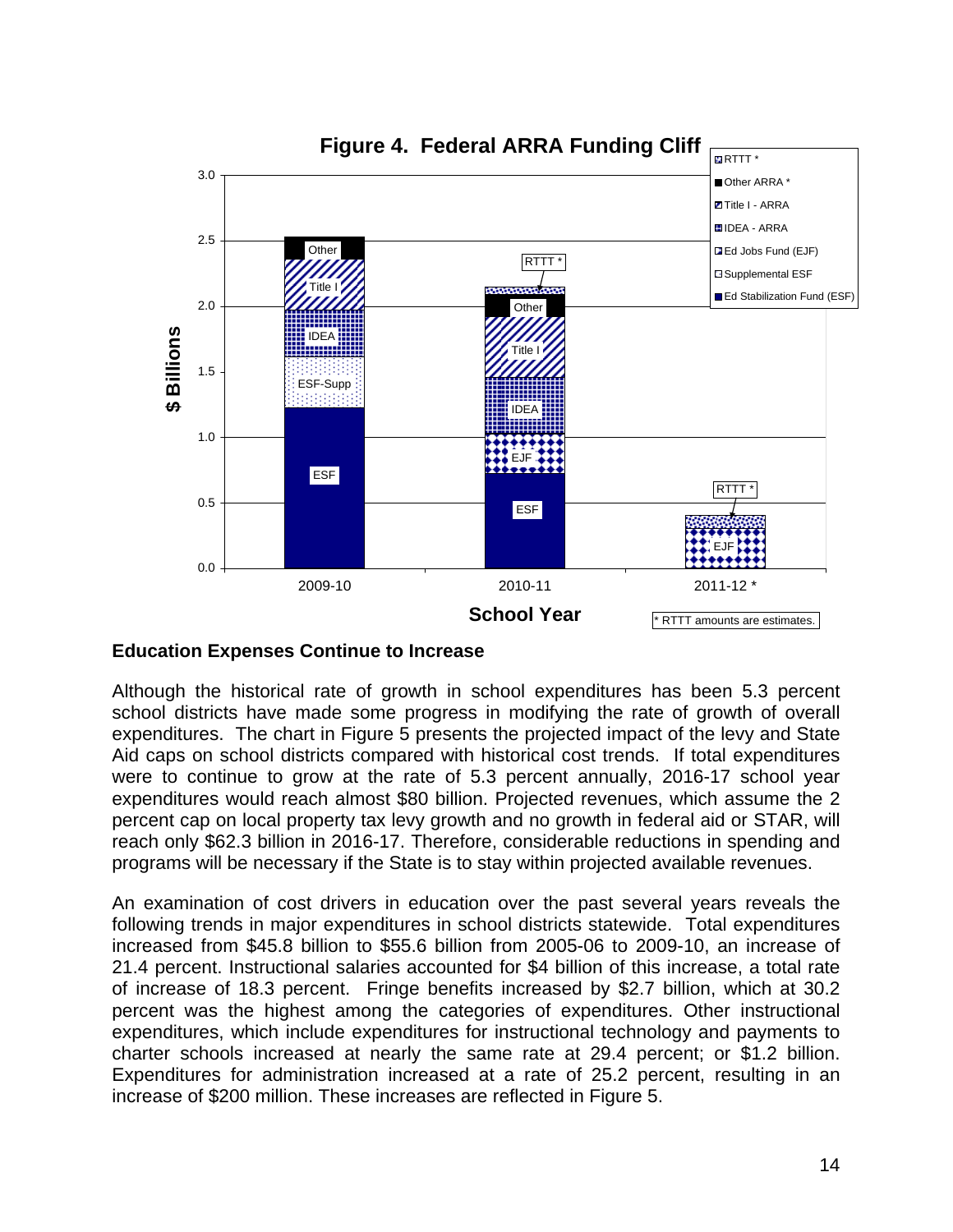

#### **Figure 5: Increases in Districts' Expenditures, 2005-06 to 2009-10**

**Expenditures in 2005-06 and 2009-10 (in Millions)**

*Board of Education. This item consists of expenditures related to the Board of Education. The data displayed were the sum of expenditures for: 1) the board of education, the district clerk's office, and the district meeting; 2) auditing services; 3) the treasurer's office; 4) the tax collector's office; 5) legal services; and 6) the school census.* 

*Central Administration. This item consists of expenditures for central administration. Data displayed were the sum of expenditures for: 1) the chief school officer; 2) the business office; 3) the purchasing office; 4) the personnel office; 5) the records management officer; 6) public information and services; 7), indirect costs and other unclassified expenditures and fees for fiscal agents.*

Decreased tax revenues and financial market losses have also negatively affected all levels of government and are exacerbated by demographic changes resulting in enrollment declines and growing numbers of retired personnel. Expenses for teacher retirement, employee health and other instructional expenses, including charter school payments, have increased from two to more than three times over the same period. Retirement contributions that are required to be paid by districts have increased significantly, due in part to the increasing number of retirees in the system, as well as the performance of retirement fund investments. The volatility of the stock market has resulted in districts paying more in retirement contributions in this weakened economy, compounded by a growing number of retirees for whom school districts must support health care and retirement costs.

**Note:** *ADMIN expenses are for the board of education and central administration.*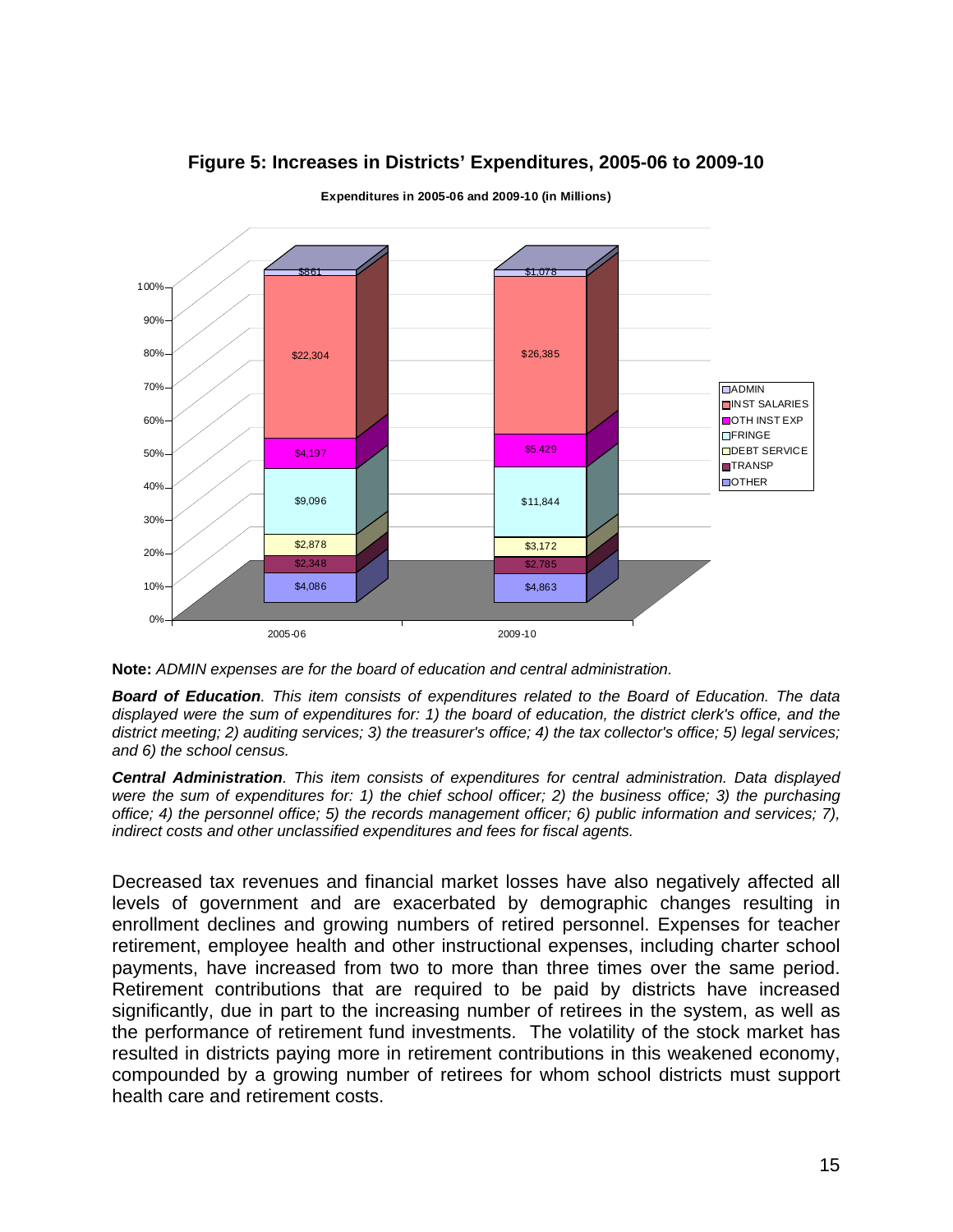Initial data submitted by school districts for expenses incurred in the 2010-11 school year reflected a \$135 million reduction from the prior year estimates, showing that moderation in spending by districts may be beginning to slow the rate of the increase in formula-driven aids.

#### **Additional Factors That Affect Spending**

#### School District Efforts to Address Fiscal Challenges

In the Property Tax Report Card that districts submitted in May 2011, which projected budgeted expenses for the 2011-12 school year compared with the 2010-11 school year that was about to end, districts projected an increase in budgeted expenditures of 1.4 percent. This projection required an average tax levy increase of 3.4 percent. New York State voters passed ninety-three percent of school district budgets, in large part because of the responsible budgets that school districts put forward to voters. Anecdotally, many districts' modest budget increases were accomplished through a combination of negotiated contract changes to salaries and benefits, reductions in nonpersonnel expenses, attrition and staff reductions, including lay offs. Enrollment Trends

Declining enrollments are evident in most parts of the State. Figure 6 shows enrollment losses which are greatest in rural New York but are also evident in districts in the Hudson Valley, New York City and Capital Region.

#### **Figure 6: Average Percent Change in Student Enrollment By County, School Year 2003-04 to 2009-10**

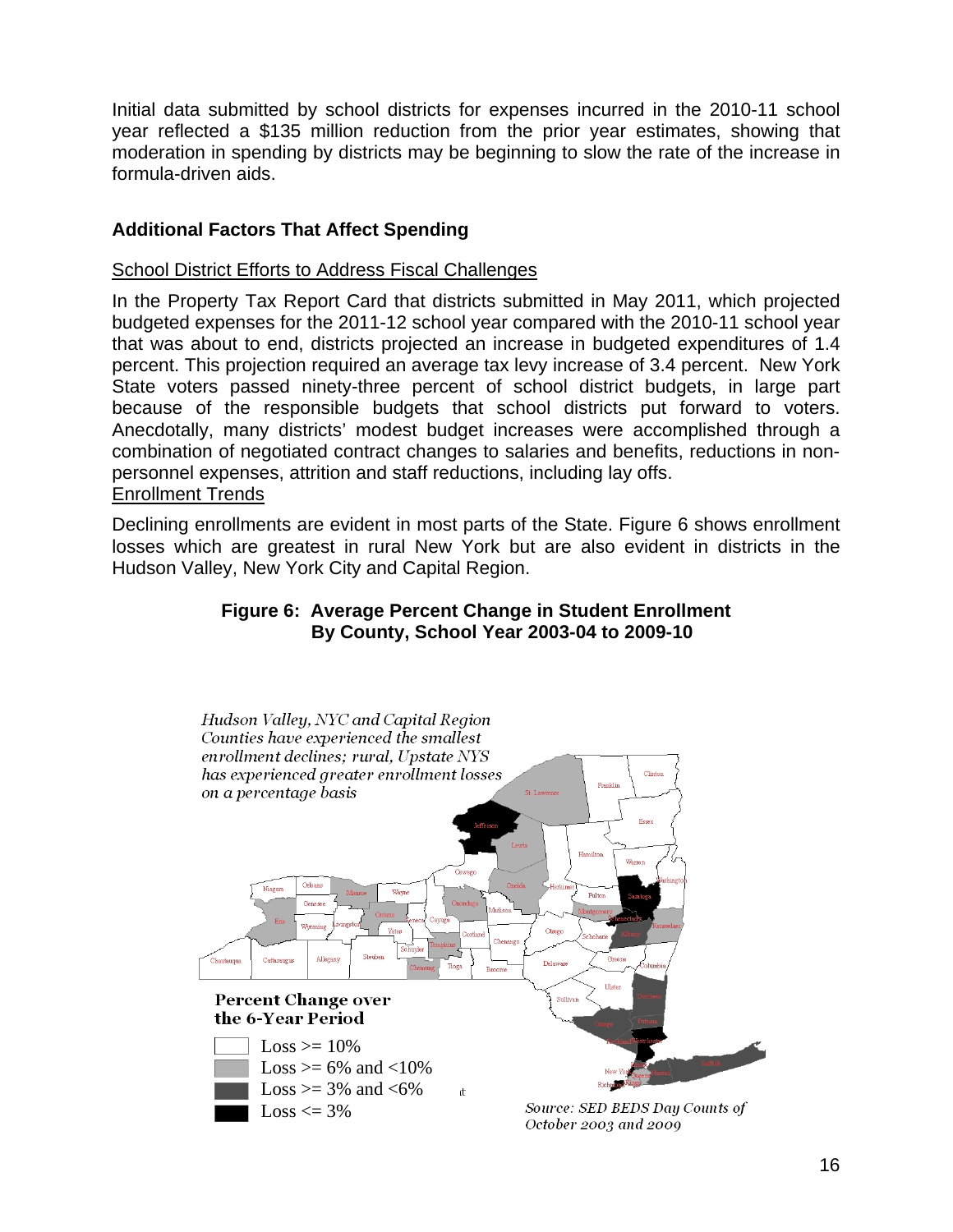#### Mandate Relief Efforts

Statutory and regulatory changes also provided some mandate relief to school districts in 2011 and are listed below. Further, in November 2011 the Board of Regents reviewed and accepted a list of mandate relief recommendations for special education services. Public hearings were conducted around the State and over 700 comments received in response to the mandate relief items which were initially proposal in May 2011. Regulatory and legislative amendments would align State requirements for special education students with the federal Individual with Disabilities Act (IDEA) legislation. Currently, State laws and regulations exceed those mandated by IDEA.

#### *Statutory Mandate Relief*

- Preschool Census every other year, rather than annually;
- School bus planning based on actual ridership;
- Flexibility in auditing claims by allowing a deputy claims auditor and risk-based claims auditing;
- Comptroller review and report on effectiveness of risk-based claims audit methodology;
- Shared superintendent program for small districts;
- Regional transportation services;
- Mandate Relief Council; and
- Regional transportation pilots

*Regulatory Mandate Relief Enacted by the Board of Regents:* 

- Emergency repeal of requirement for school facility report cards in 8NYCRR 155.6;
- Emergency repeal of requirement for school bus idling reports in 8NYCRR  $156.3(b)$ ;
- Flexibility with scheduling school bus driver safety training in 8NYCRR 156.3(h);
- Proposed repeal of 8NYCRR 136.3(e) relating to vision screenings for hyperopia; and
- Proposed amendment to 8NYCRR 80-4.3 to provide additional certification flexibility with regard to the assignment of teachers in school districts and BOCES to provide for more cost-efficient operations.

In the spring of 2011, the Board of Regents discussed and supported a number of important mandate relief measures. A comprehensive legislative package was introduced (S.5816) and included some of the provisions that were adopted this year. The Board has approved a Regents Legislative Proposal on mandate relief for 2012 that would continue and expand upon the remaining proposals advanced earlier this year.

As part of this continuing effort, the Regents identified and sought public comment concerning a number of legislative and regulatory changes that would provide mandate relief in special education, without adversely impacting services for students with disabilities. The Regents directed Department staff to prepare legislative and regulatory language in the following areas to: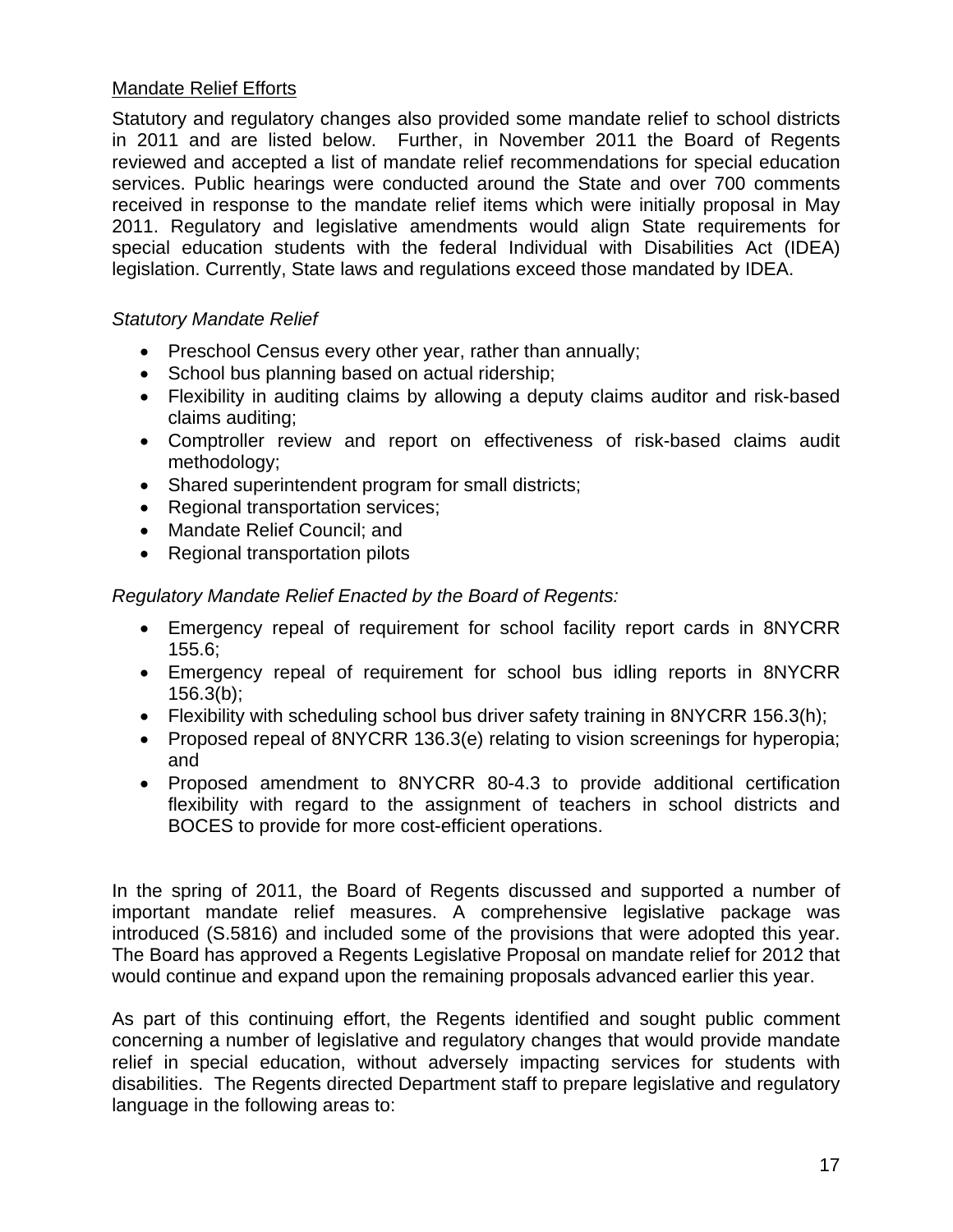#### *CSE and CPSE Membership*

- Propose legislation to amend section 4402 of the Education Law to more closely align the membership of the CSE to the federal IEP team membership.
- Propose legislation to amend section 4410 of the Education Law to more closely align the membership of the CPSE to the federal IEP team by repealing the requirement that the CSE membership must include an additional parent of a child with a disability.

#### *Preschool Evaluations*

- Propose legislation to repeal the requirement in section  $4410(4)(b)$  of the Education Law that the parent selects the preschool evaluator.
	- o In selecting the evaluator, the district must consider the parent's expressed preference, if any, for the evaluator.
- Propose legislation to amend section 4410(9-a) of the Education Law to establish that all school districts are automatically approved evaluators of preschool students suspected of having a disability without the need to submit an application to the Department.
- Propose regulations to amend section 200.16(c), (e) and (f) of the Regulations of the Commissioner of Education, as needed, to require the preschool initial evaluation be completed within 60 calendar days of receipt of parent consent to evaluate.

#### *Individual Evaluations*

 Repeal the requirement in section 200.4(b)(2) that, when a school psychologist determines that it is unnecessary to administer an individual psychological evaluation as part of a reevaluation of a school age student with a disability, he or she must prepare a written report of that determination.

#### *Planning and Reporting Requirements*

- Propose legislation to repeal section  $4402(1)(b)(3)(h)$  that the school district must provide a form to parents of certain children with disabilities who are veterans of the Vietnam War for a report to the Division of Veterans' Affairs for research purposes.
- Propose legislation to repeal the requirement in section  $4402(1)(b)(3)(d-2)$  that boards of education develop plans and policies for appropriate declassification of students with disabilities.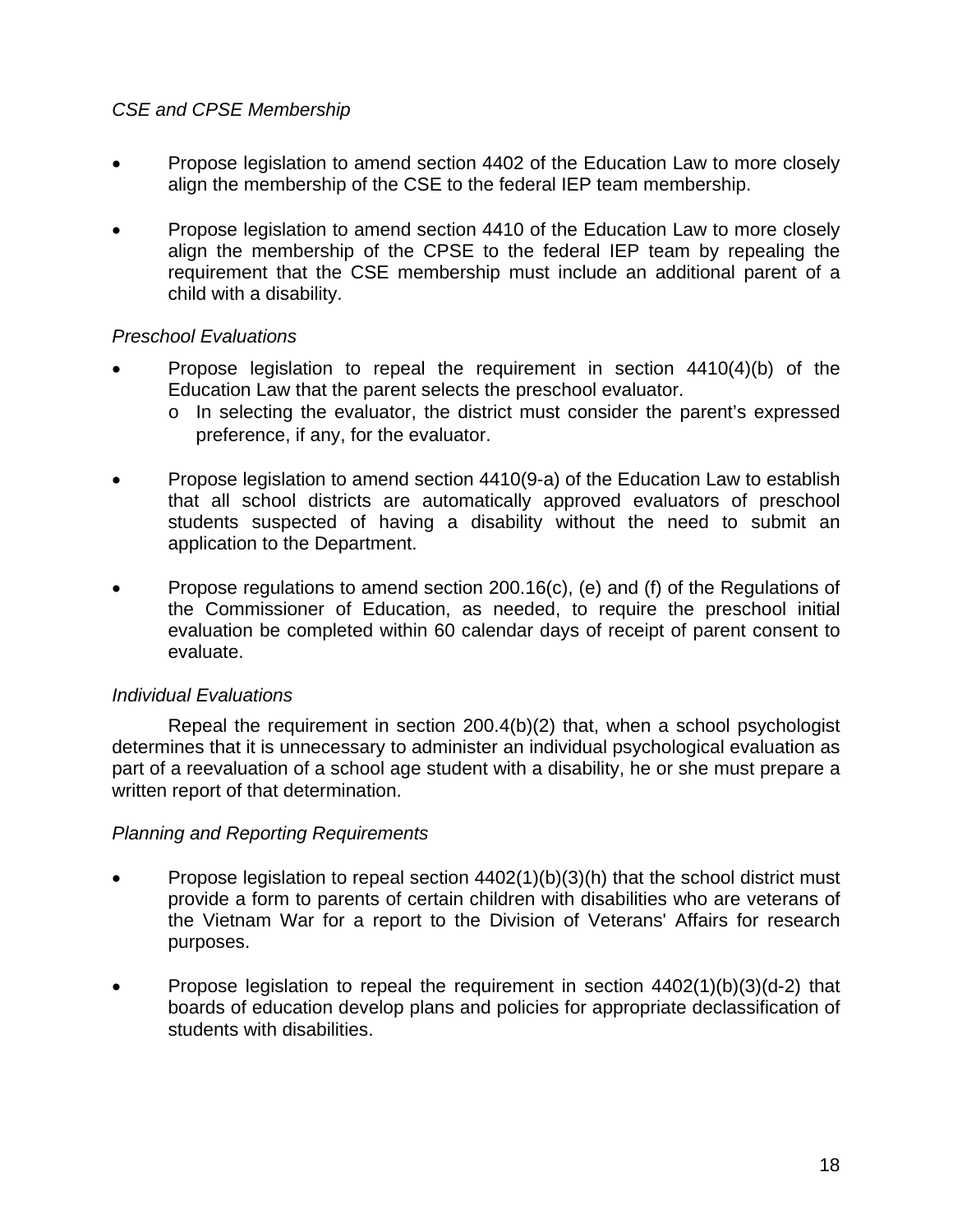#### *Approval of Certain Early Intervention Programs*

 Propose legislation to repeal section 4403(18) of the Education Law that the Commissioner of Education must approve the provision of early intervention services by approved preschool providers.

#### *Commissioner's Appointment to State-Supported Schools*

 Propose legislation to repeal the requirements in section 4201 of the Education Law that the Commissioner make appointments to State-supported schools and that the State-supported schools evaluate the student in addition to the evaluation conducted by the school district.

#### Statewide Proposals Support Greater Efficiency

In addition to legislative and regulatory changes related to mandate relief, in 2008 two executive commission reports proposed greater sharing of services and consolidation of school districts to make local governments more competitive and reduce the property tax burden. The *Local Government Efficiency and Competitiveness* and *Property Tax Relief* commissions*,* headed by former Lieutenant Governor Stan Lundine and (then) Nassau County Executive Thomas Suozzi, respectively, proposed numerous recommendations supporting district reorganization and shared service opportunities.

#### School Reorganization Process

The authority of the Commissioner of Education to restructure school districts is currently limited to proposing and/or approving reorganizations. Some type of local approval, such as a mandatory referendum, a permissive referendum, school board approval and/or approval of a district superintendent of schools is required in all reorganizations. Approval of the district superintendent of schools is required in partitioning school districts under Education Law § 2218. Both Commission reports noted earlier recommended changing State law and granting the Commissioner additional authority in this area. Additionally, while the Commissioner may propose reorganizations at any time, there are defined steps that must precede such action. These include: a feasibility study by the school district boards to determine the costs and benefits as well as the implementation process; a public information process; and a public support undertaking which can take the form of petitions or straw polls, i.e., advisory referendums. Once the Commissioner has proposed school district reorganization, the procedures that must be followed vary depending on the type of reorganization, though most reorganizations end up in a public referendum. Under this existing legal framework, the State has experienced only four school reorganizations in the last decade.

Regional High Schools are an approach to reorganizing school districts for greater efficiency and effectiveness. The law authorizing Central High School Districts, revoked in 1944, was reinstated in 1981 to enable the formation of central high school districts in Suffolk County, only. In 1999, one school district was formed from the reorganization of two local districts, Eastport Union Free School District and South Manor Union Free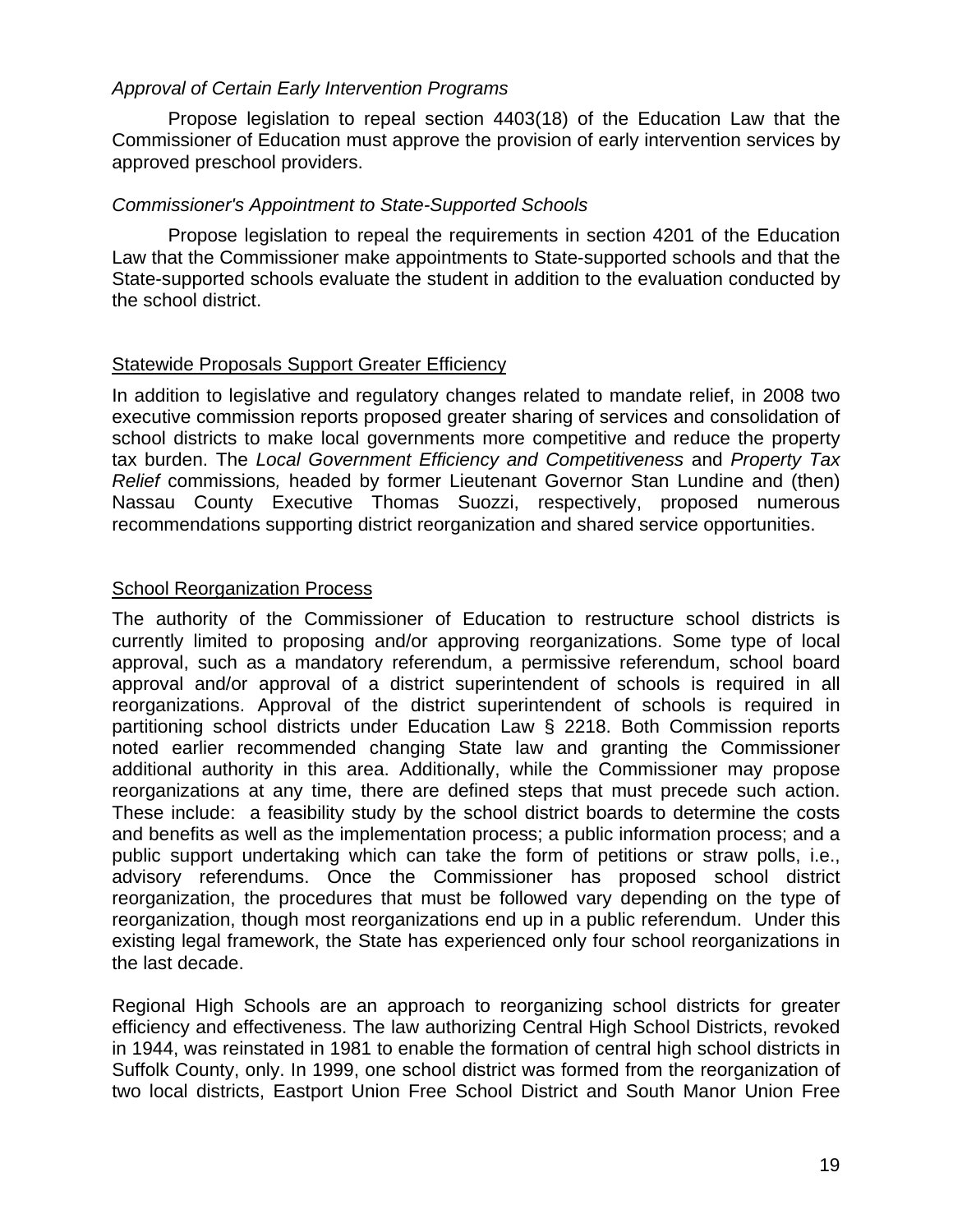School District. Department staff have been exploring whether this or other approaches to regional high schools may prove beneficial in other counties in the State. This option may be particularly useful in improving the instructional programs in school districts on the verge of "educational insolvency" or the inability to provide a quality educational program.

## **Recommendations**

#### **Support a More Efficient and Effective Foundation Aid**

With Foundation Aid frozen since 2009-10 and two years of cuts in General Support for Public Schools (GSPS) using the Gap Elimination Adjustment (GEA) method, the progress that was made during the first two years of the Foundation Aid phase-in has been eroded.

The cap on GSPS will limit the increase in new State revenues available to school districts to about \$805 million (the capped maximum) less the increase in GSPS aids and grants (including the State's share of expense-based aids and the annual portion of the competitive grant programs), resulting in approximately \$400 - \$500 million for allocation to school districts. This amount is insufficient to support the elimination of the 2012-13 proposed \$2.6 billion GEA and re-start the phase-in of the foundation formula. A multi-year approach is needed to restore the "foundation" to Foundation Aid.

Therefore, while funding options available within the Regents State Aid proposal are limited, definitive steps need to be taken to simplify the approach to funding school districts in 2012-13 and to make the distribution of funding more progressive. It is proposed that amount of aid districts received in 2011-12 for Foundation Aid, High Tax Aid, Academic Enhancement Aid and Supplemental Excess Cost Aid less the GEA reduction provide the Foundation Aid base for moving forward and that any funds available within the State Aid cap be used to restart the Foundation Aid phase-in with a new target for full phase-in set for 2019-20. The approach is similar to when Foundation Aid was created in 2007-08 by consolidating a number of categorical aids. In addition, the Foundation Aid formula should be updated with more current enrollment numbers, measures of student need and regional cost index.

#### **Expense-Based Aids**

By supporting more aggressive cost-containment measures in the expense-based aids, the Regents propose to shift a greater percentage of State resources allotted for the General Support for Public Schools toward instructional educational costs. This will have an impact on State Aid for future years. The Regents are not proposing changes for this year because school districts have already incurred expenses. This proposal recommends changes in State Aid be enacted now for future years based on expenses that school districts will incur after July 1, 2012 to avoid the rapid growth of expense based aids.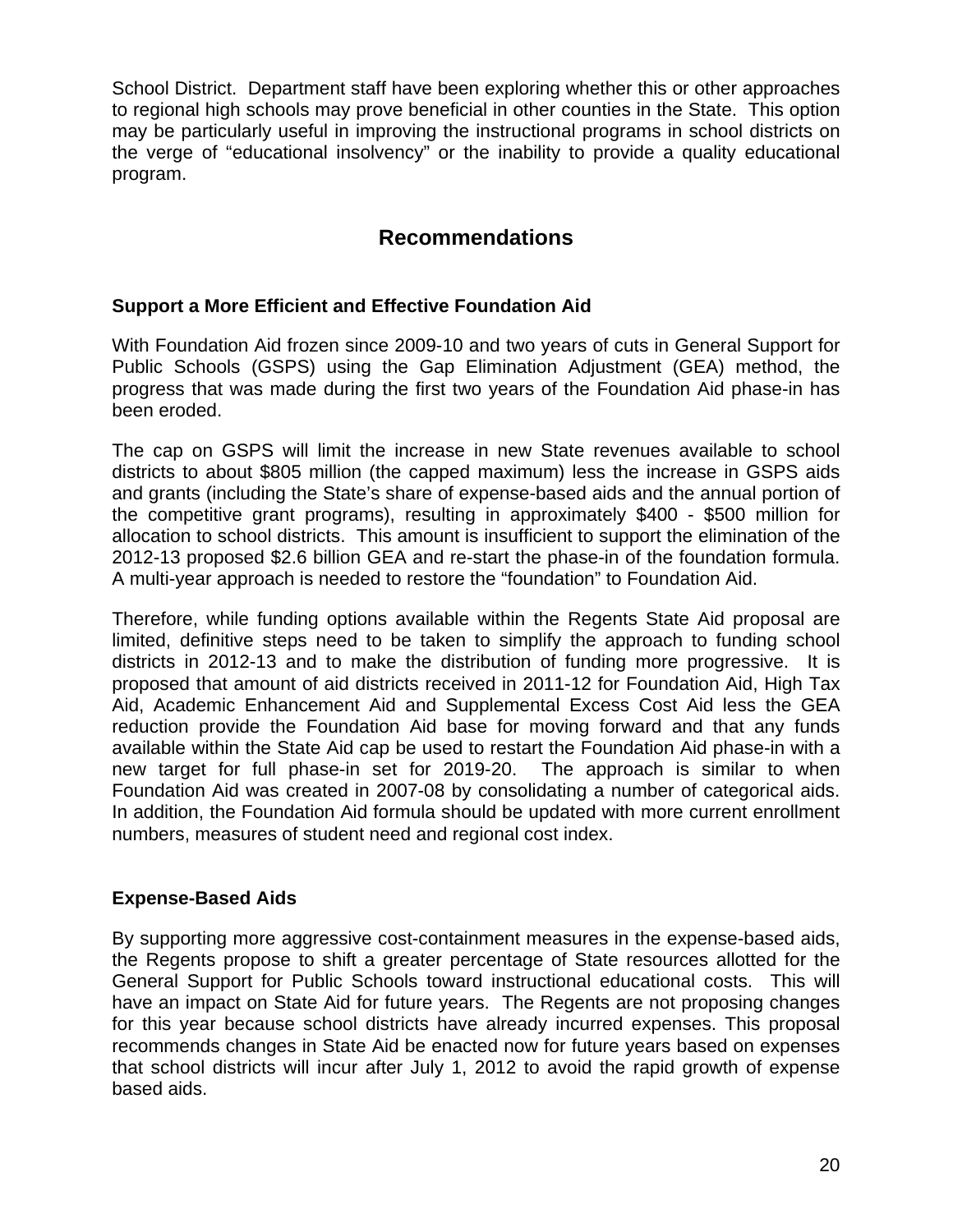#### Increased Accountability for Sound and Sustainable School Buildings

Expense-based aids, such as Building Aid, continue to grow while State revenues needed to sustain the P-12 educational system are dwindling. The cost of Building Aid in 2010-11 was estimated to be approximately \$2.4 billion, which represents an increase of approximately 10 percent each year since 2005-06. While increases in Building Aid continue at an unsustainable rate, the total amount for General Support to Public Schools (GSPS) declined by 3.3 percent for the current school year. If State revenues continue to be constrained and as the State pays more to support the continual increase in Building Aid there is a commensurate reduction in funds available to support education costs overall.

It is imperative that the State move toward ensuring there is a balance between State support for school construction and State support for instruction. Toward this end, the State needs to modify the incentives that exist within the current funding approach. Building Aid formula enhancements, such as aid ratio enhancements and the choice of building aid ratios, have driven up the cost of school construction and diminished the accountability of the funding system. In 2010-11 approximately \$446 million of the total cost of Building Aid was due to formula enhancements of which \$223 million reflects aid to low need and average need districts. Figure 7 shows the distribution of Building Aid attributed to formula enhancements to groups of school districts.



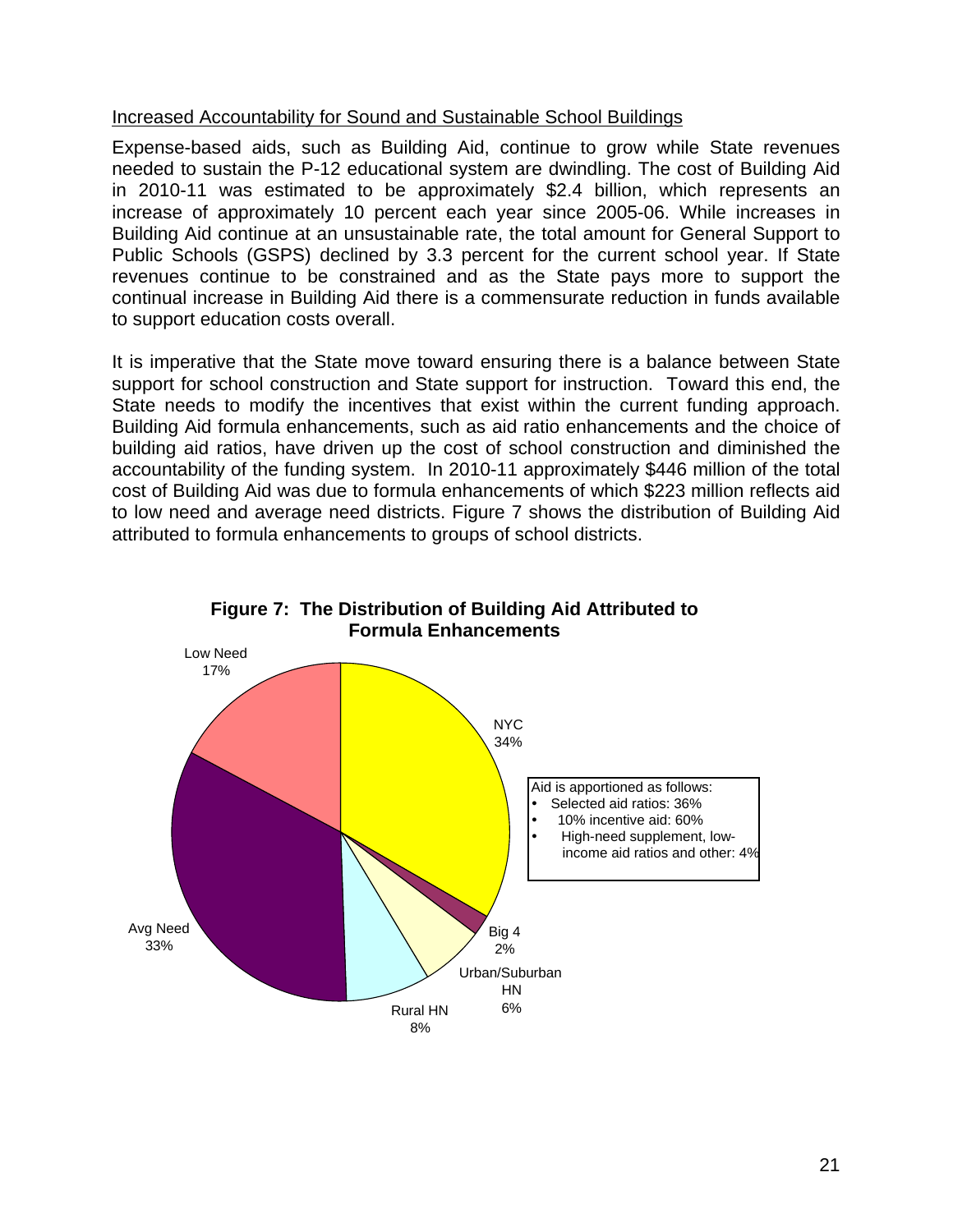The following option provides recommendations for modifying Building Aid to contain costs within the current funding system.

#### Modify Building Aid

Even without a full restructuring of Building Aid, there are several options for controlling costs while continuing to provide students with sound and sustainable school buildings. Modifying some existing funding provisions would facilitate a more targeted disbursement of State funding for capital construction. The Regents recommend applying these changes prospectively. Some options include:

#### *Eliminate Incentive Aid*

In 1998 school districts uniformly received a ten percent increase in their State reimbursement rate for Building Aid. This "ten percent incentive aid" was enacted to spur capital investment in public school facilities and supporting them in becoming 21<sup>st</sup> century learning centers, as well as to eliminate problems associated with deteriorating facilities caused by aging structures and deferred maintenance.

School districts across the State took advantage of this incentive and in many districts State funds enabled significant infrastructure expansion and modifications with only a small local taxpayer match. Since the incentive was enacted in 1998, the State has approved over \$50 billion in public school infrastructure. The goal of encouraging school districts to invest State and local funds in their facilities has been accomplished and the additional State expense, i.e., the ten percent incentive, should be eliminated. It is estimated that once implemented this measure will save the State \$296 million annually. Figure 8 shows the distribution of 2011-12 Building Aid resulting from the ten percent incentive.



#### **Figure 8: 2011-12 Distribution of Building Aid Attributed to 10% Incentive**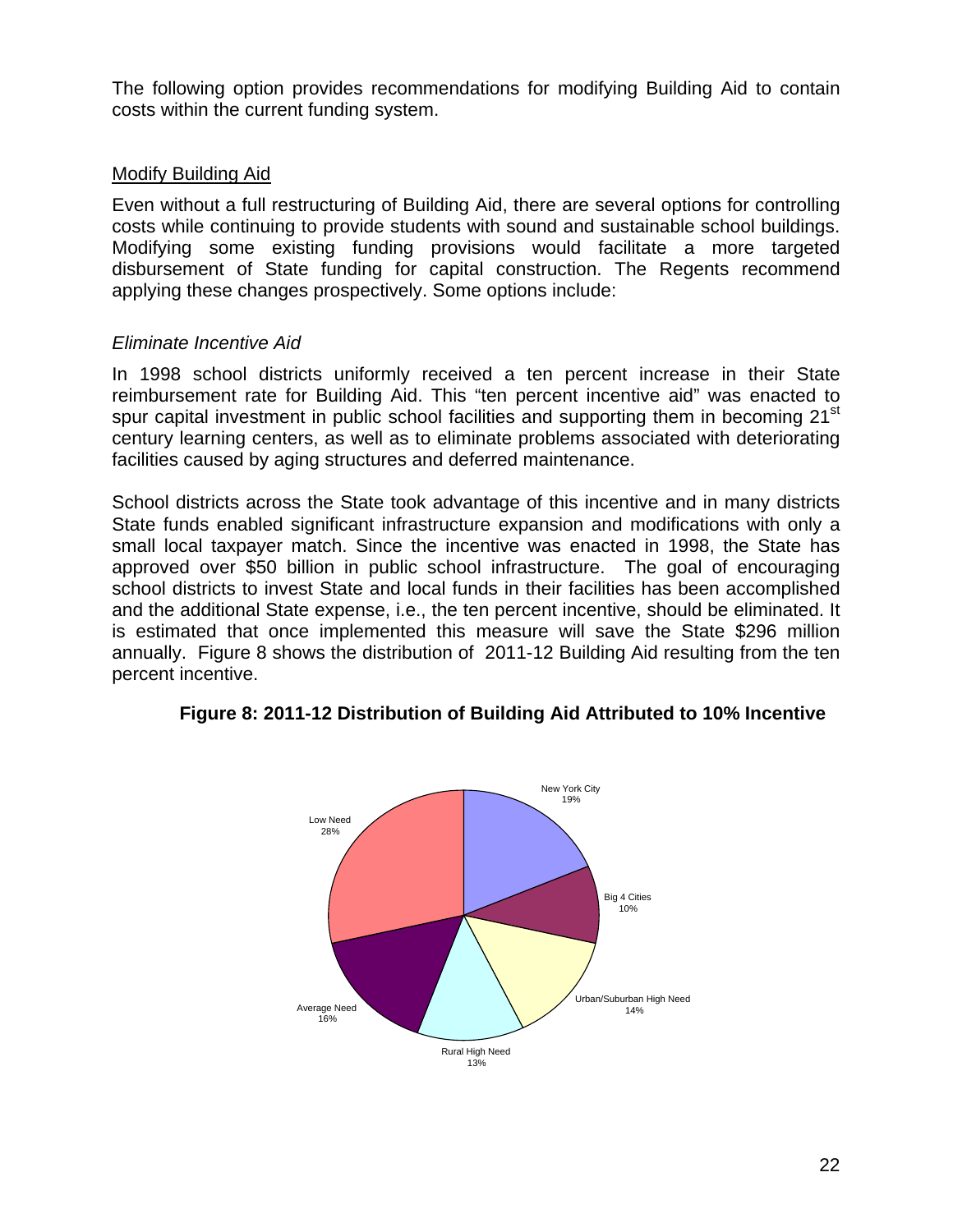#### *Eliminate the Selected Building Aid Ratio*

School districts are given the option of selecting their most favorable Building aid ratio, or the State's share of funding capital projects, dating back to 1981-82. In many cases, the ratio selected does not reflect the district's current fiscal capacity. Those districts that have experienced an increase in wealth over the past 30 years can avoid paying their fair share of capital projects by passing on an increased share to the State. Alternatively, districts that have grown less wealthy over time opt to use the current building aid ratio as it results in a greater State share for capital construction. This results in the State paying more than needed to compensate districts for their ability to raise revenues locally.

Eliminating the selected aid ratio will require all districts to use their current aid ratio thereby reimbursing all districts according to their current fiscal capacity. In order to not retroactively change a district's reimbursement schedule, it is recommended that the selected Building aid ratio be eliminated for new projects beginning in 2012-13. It is estimated that eliminating the selected Building aid ratio will save the State approximately \$175 million annually. Figure 9 presents the distribution of 2011-12 Building Aid attributed to aid ratio choices.

#### **Figure 9: 2011-12 Distribution of Building Aid Attributed to Aid Ratio Choices**



#### *Discontinue State Support for Excessive Amounts of Incidental Costs*

Another economic inefficiency results from the "incidental cost loophole" in which districts are allowed to implement large incidental projects for relatively small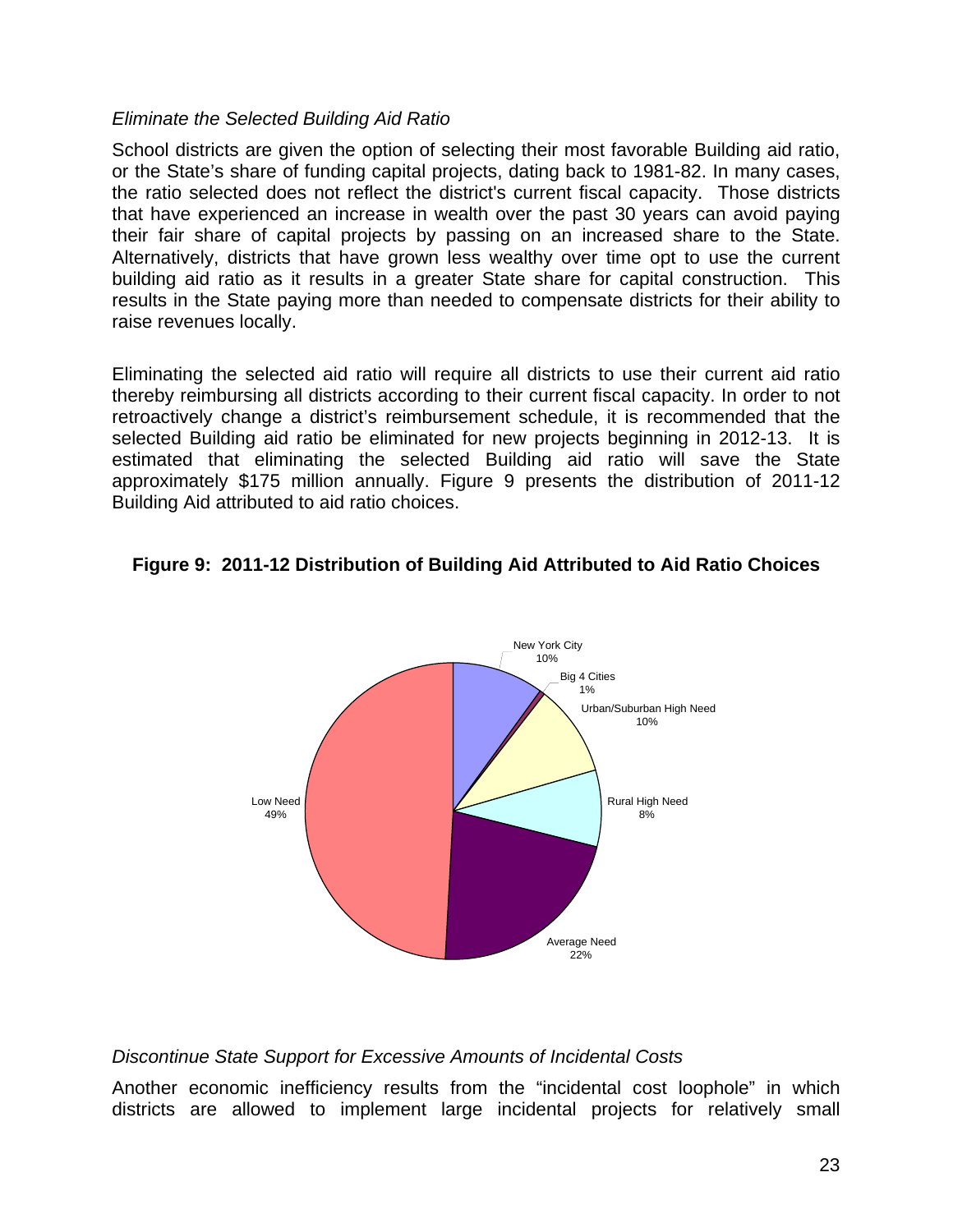construction work. The problem stems from the method by which the Department is required to calculate a district's allowable incidental costs associated with capital projects. Specifically, a Maximum Cost Allowance (MCA) or reasonable cost estimate is established for each project. The Department also calculates an incidental cost allowance which provides funding for construction related costs, including consulting and attorney fees, construction management, costs of publishing, advertising and public bidding, land acquisition and site work, etc. An incidental cost allowance of 20 percent is permitted for elementary schools and 25 percent for secondary schools. Therefore, a large high school project with an MCA of \$50 million would generate an incidental cost allowance of \$12.5 million for ancillary activities. Currently, State law would permit such a district to spend a minimum of \$10,000 in capital costs (of the entire \$50 million in MCA) to be eligible for the entire incidental allowance of \$12.5 million, and thus the term, "incidental cost loophole". In the current economic climate it is unreasonable to continue to allow districts to access the full amount of the incidental costs tied to the MCA for a capital project without embarking on the project. The funds generated by this loophole have been used to pay for projects and activities that are not directly related to the instruction of students. It is estimated that eliminating the incidental cost loophole will save approximately \$100 million or more annually.

It is recommended that any incidental costs permitted be tied to the *actual* cost of the construction project or that the State allow the loophole only for site improvements that relate to the infrastructure of the facility such as paving, safety, storm damage, etc. It is also recommended that a process be established via research and investigation, whereby exceptions would be allowed where structural issues might have a greater incidental cost than the actual construction cost.

#### *Achieve Additional Savings from Sustainable Design and Building Practices*

Long term savings can be achieved by adopting cost beneficial strategies that make the most efficient use of resources, including sustainable construction and long life cycle products. Requiring that districts select long lasting materials, such as high quality flooring, when constructing or renovating a facility makes good economic sense and provides the greatest cost benefit ratio. Currently, the amortization period the State uses may not necessarily reflect the useful life of the improvement of the building.

During these difficult economic times the State must be more strategic with its limited resources on building improvements or facility related purchases without a reasonable useful life. This is especially relevant when the improvement, or facility related expenditure, is rendered useless before the minimum time period for reimbursement (fifteen years) is reached. Therefore, it is recommended that a capital expense have a minimum useful life of 15 years in order to be eligible for Building Aid.

In addition, districts that adopt sustainable construction practices will require fewer State and local resources in the future. It is also cost-effective to require that school buildings comply with high performance design standards, such as the *best value based on life cycle cost*. Studies have shown that high performance school designs potentially save 20 times the initial investment over the life of the improvement as a result of energy efficiency, life cycle cost, low maintenance, and other items.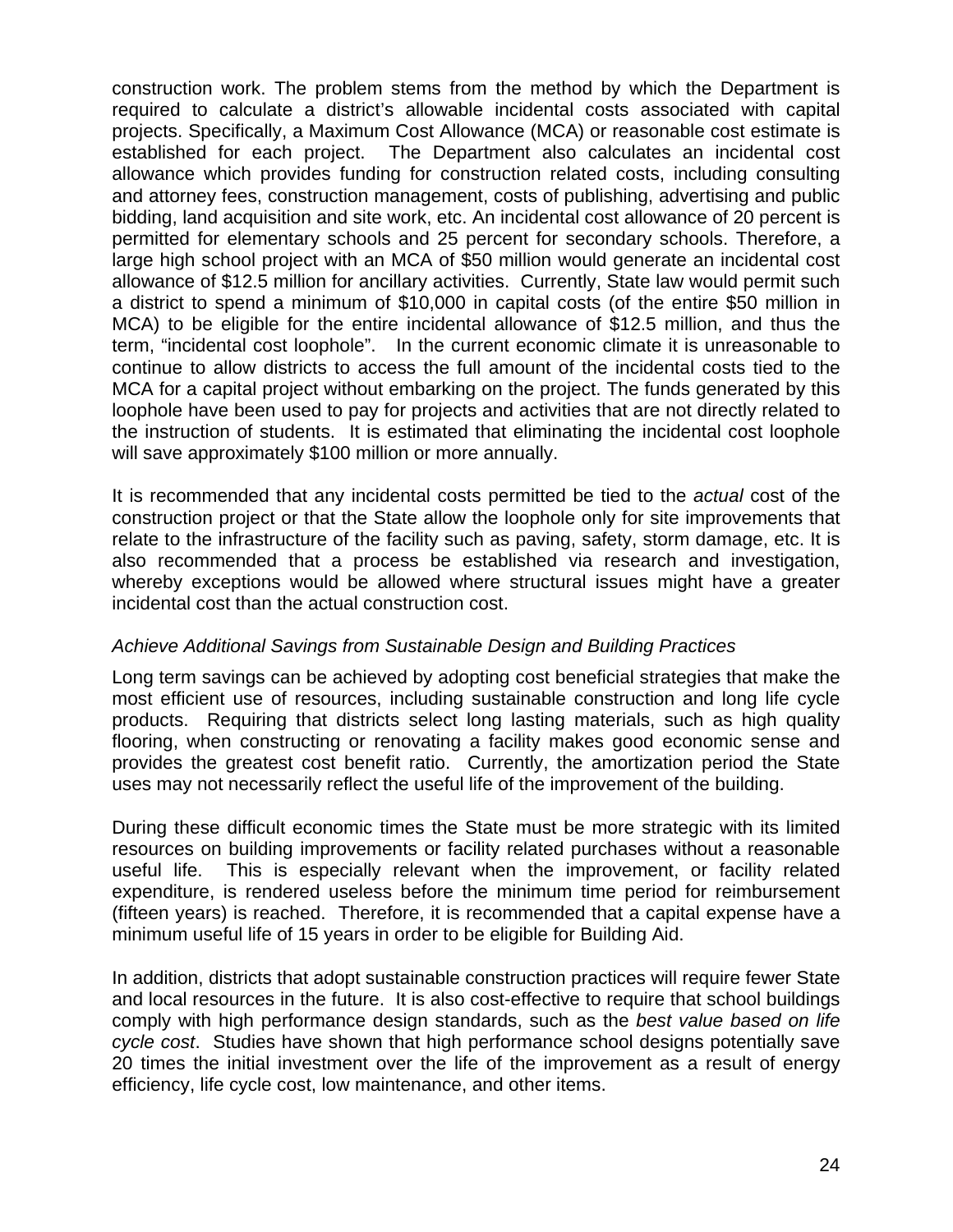Support for high performance schools must be in concert with the practical application of implementing more far reaching energy savings approaches. State resources are most effectively used when there is a mutual benefit to both the State and the local entity. While renewable energy such as wind, geothermal, biomass and other green energy forms may be appropriate from the perspective of becoming more energy selfsufficient, the returns on investment make these impractical for using Education funding. For example, solar and wind systems have 80 year financial paybacks and geothermal heating systems cost the State 300 percent of a traditional high efficiency heating system. It is proposed that the State will pay State Aid on the reasonable amount of a traditional system. Should the locality choose to invest in reusable energy sources such as those mentioned herein, they would bear the costs of these projects.

#### Pupil Transportation

#### *Regional Transportation Pilots*

In New York State, 2.5 million children ride school buses and/or take public transportation to and from school each day. The expense-based Transportation Aid that partially supports the cost of this endeavor has been increasing at a rate of about five percent, or \$83 million, each year, which primarily reflects the increase in fuel costs. In 2008-09, school districts spent approximately \$2.8 billion for pupil transportation, for which they received \$1.5 billion in Transportation Aid or approximately 54 percent of the expense. Approximately 230 districts, or 34 percent, are reimbursed at the maximum Transportation aid ratio of 90 percent.

Chapter 378 of the Laws of 2010 authorized the Commissioner of Education to conduct pilot programs to assist school districts in the formation of regional transportation systems to begin addressing the issue of, "how can school districts contain costs while providing quality service delivery?" Four BOCES, representing 41 school districts, conducted pilots.

The purpose of the pilots is to quantify savings that can be associated with best practices. An inventory of best practices, and identification of current obstacles to efficiency, is being developed and savings quantified.

It is recommended that the multiple aid ratio choice be eliminated for Transportation Aid and that aid be made more progressive and responsive to school districts' current fiscal capacity, i.e., more strategically target aid to the highest need districts and support greater flexibility for shared pupil transportation services.

#### BOCES as Regional Leader

Boards of Cooperative Educational Services (BOCES) help increase the effective and efficient delivery of educational services in New York State through shared services with school districts. The District Superintendent is both chief executive of the BOCES and the Commissioner's representative in the field to promote education reforms and solve local problems. District Superintendents are increasingly being asked to serve as Regional Leader as well as Regional Service Provider. Recommendations include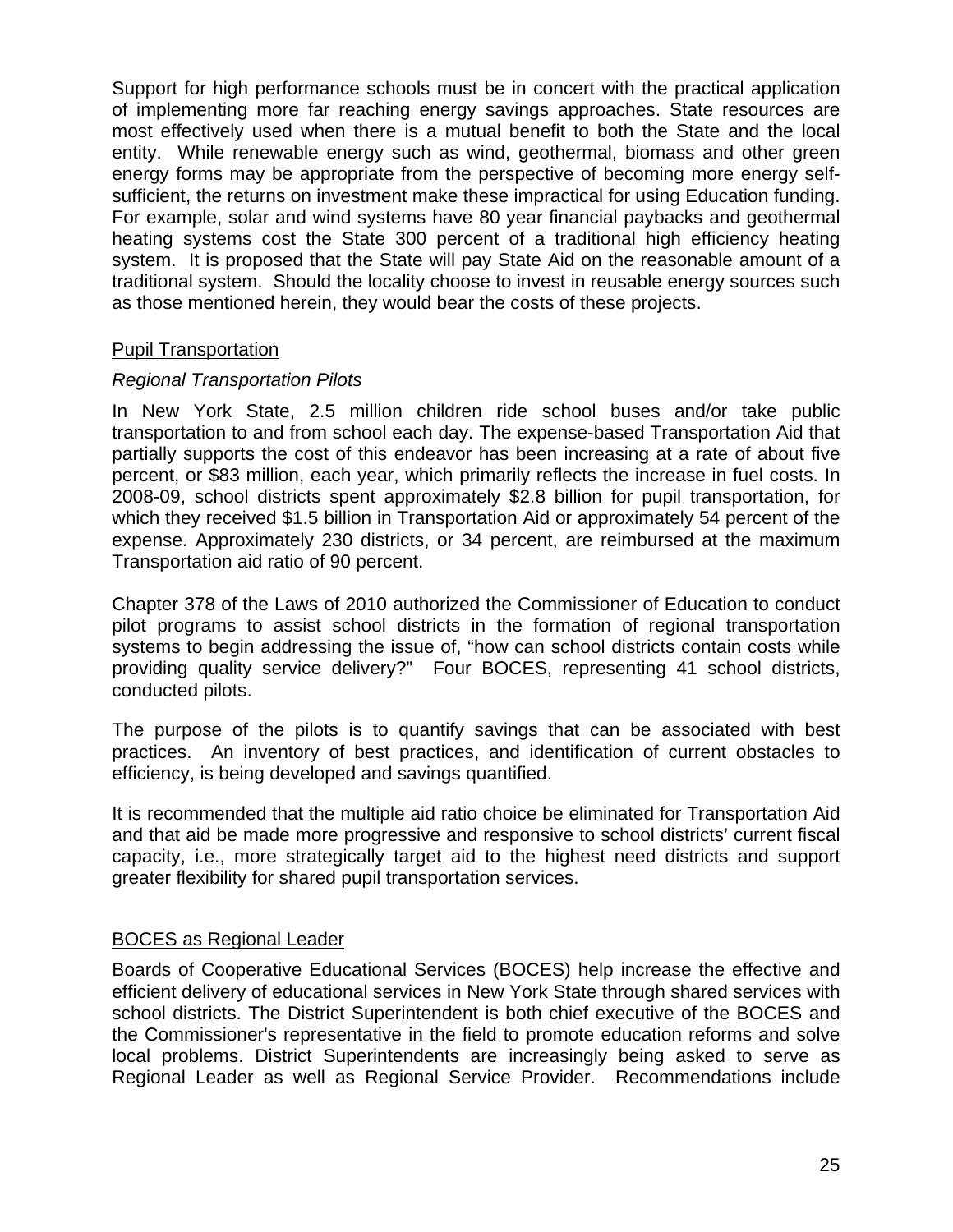increasing the role of the District Superintendent and BOCES as Regional Leader and Regional Service Provider. These include:

- Extend the existing BOCES capacity to provide all BOCES services available to school districts to charter schools as well.
- Maintain BOCES Aid at current levels where Cooperative Service Agreements support the Regents reform agenda.
- Make BOCES Aid more progressive .by eliminating the multiple aid ratio choices and refining the computation of the State share to better reflect districts' fiscal capacity.
- Provide authority for State agencies to contract with BOCES to provide such agencies with educational services that they are otherwise required by law to provide, including but not limited to, the operation of Committees on Special Education and the provision of special education and related services. Such agencies may include the Office of Children and Family Services, Office of Mental Health, Office for People with Developmental Disabilities, and the Division of Corrections.
- Provide authority for BOCES to provide services to the Big Four city school districts (Yonkers, Rochester, Syracuse and Buffalo), in addition to the career and technical education services currently authorized by law. These city districts should be given the authority to contract with BOCES in critical service areas where BOCES' capacity is greater than that of the respective city. Such services can include:
	- o Arts and cultural programs for students;
	- o Technology services provided through BOCES; and
	- o School health services

#### **Support for School District Organization for High Performance**

Economy of scale has been identified as one barrier to the efficient delivery of services that effectively prepare students for college and career. Districts in some regions of the State may benefit from additional shared opportunities for students. A broad view of consolidation of programs and services supports streamlining the delivery of instructional and non-instructional programs to expand and strengthen academic opportunities, especially for students in high need rural areas that may be fiscally challenged to provide the breadth of opportunities available to students in more affluent urban and suburban areas.

Options to expand statewide reorganization efforts should continue to be explored, specifically regional or county level reorganization options that might create economies of scale, preserve or expand programmatic opportunities for students and provide a broader, equity-enhancing tax base. Montgomery County, Maryland is an example of a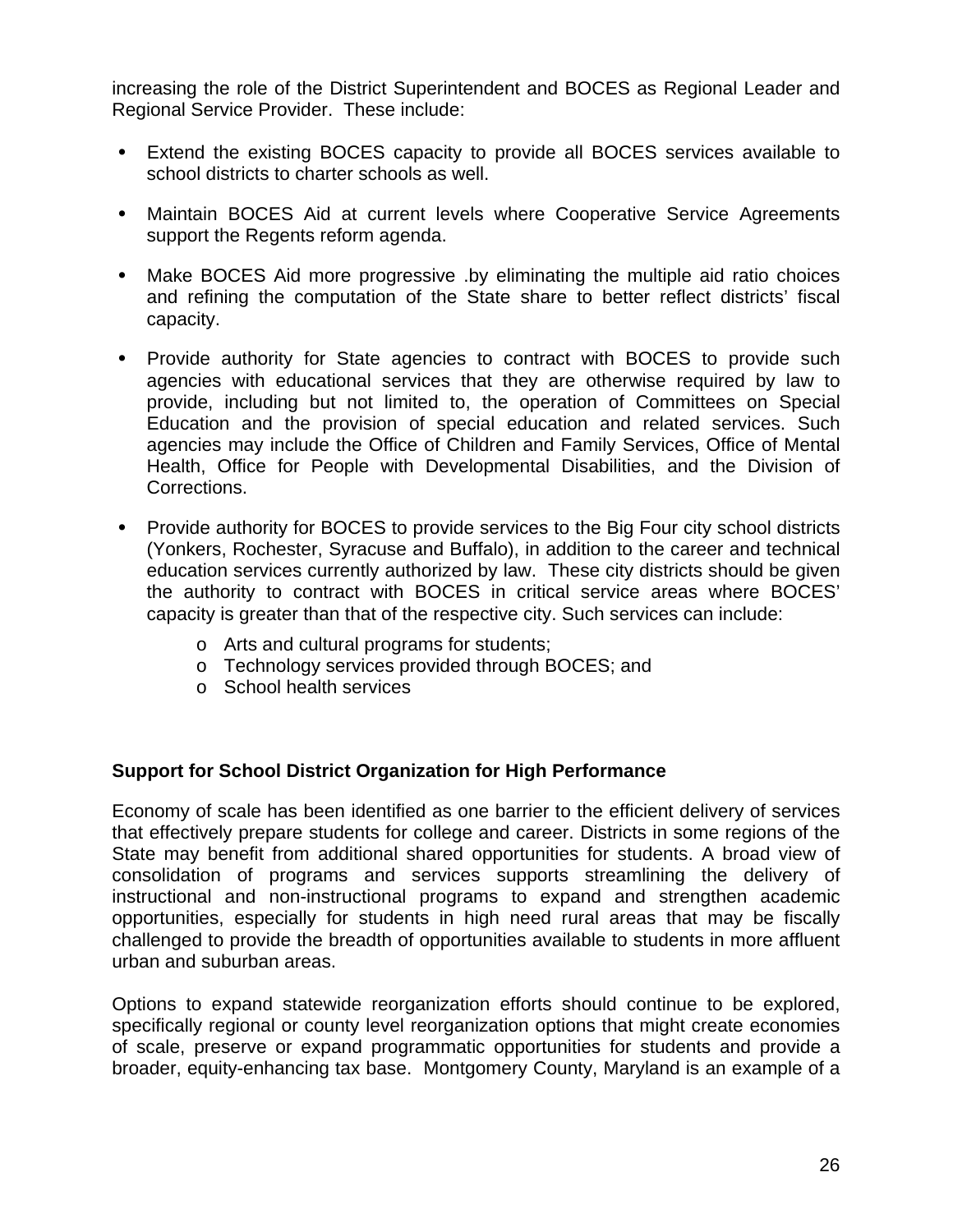county-wide school district that was able to increase student achievement despite the district's growing enrollment and changing demographics.<sup>[2](#page-26-0)</sup>

In order to better focus school district reorganization on student achievement, the Regents recommend the State:

- Explore reorganization options for school districts on a broader level, including consideration of multi-district reorganizations; and
- Expand legislation to allow regional high school districts permitted by law only in Suffolk County to occur in the rest of the State.

#### **Explore Health Insurance Options for School District Employees**

Health insurance for active and retired school employees is a cost area that has grown by 14.9% on average, annually, over the last 15 years. It is important to note that the long-term national trend for both public and private sector employees has been approximately ten percent growth per year. $3$  The more recent increase in New York State costs is likely to be driven by: 1) the relative greater age of the teaching workforce; 2) the greater availability of traditional indemnity (as opposed to managed care forms of) insurance such as the Empire Plan afforded to district employees; and 3) the large number of individual bargaining units i.e., the roughly 680 school districts Statewide, including some of which are quite small and cannot benefit from economies of scale

It is also important to note the trade off between quality and cost. Specifically, when employers raise co-pays, deductibles or other cost-sharing measures with employees, many workers, particularly middle- and low-income workers may defer or not avail themselves of routine and preventative services that in the long-term can drive spending down. <sup>[4](#page-26-2)</sup>

 $\overline{a}$ 

<span id="page-26-0"></span><sup>&</sup>lt;sup>2</sup> Source: "Differentiated Treatment in Montgomery County Public Schools", Richard Elmore, David Thomas, and Tonika Cheek Clayton. February, 2006: Public Education Leadership Project at Harvard University, A Joint Initiative of The Harvard Graduate School and Education and Harvard Business School.

<span id="page-26-1"></span> $3$  From 1960 to 2007 health care expenditures grew 9.8 percent, annually nationwide, when averaged across all payor types and delivery settings (that is primary, acute and long term care). *Source: Centers for Medicare & Medicaid Services, Office of the Actuary, National Health Statistics Group, National Health Expenditure Accounts, National health expenditures, 2007.* Available from:

http://www.cms.hhs.gov/NationalHealthExpendData/;

<span id="page-26-2"></span><sup>&</sup>lt;sup>4</sup> The authors of this meta-analysis (located at:  $\frac{http://jama.ama-assn.org/content/298/1/61.short)}{http://jama.ama-assn.org/content/298/1/61.short)}$  $\frac{http://jama.ama-assn.org/content/298/1/61.short)}{http://jama.ama-assn.org/content/298/1/61.short)}$  $\frac{http://jama.ama-assn.org/content/298/1/61.short)}{http://jama.ama-assn.org/content/298/1/61.short)}$  is illustrative. In it, they concluded that: *"Pharmacy benefit design represents an important public health tool for improving patient treatment and adherence. While increased cost sharing is highly correlated with reductions in pharmacy use, the long-term consequences of benefit changes on health are still uncertain."*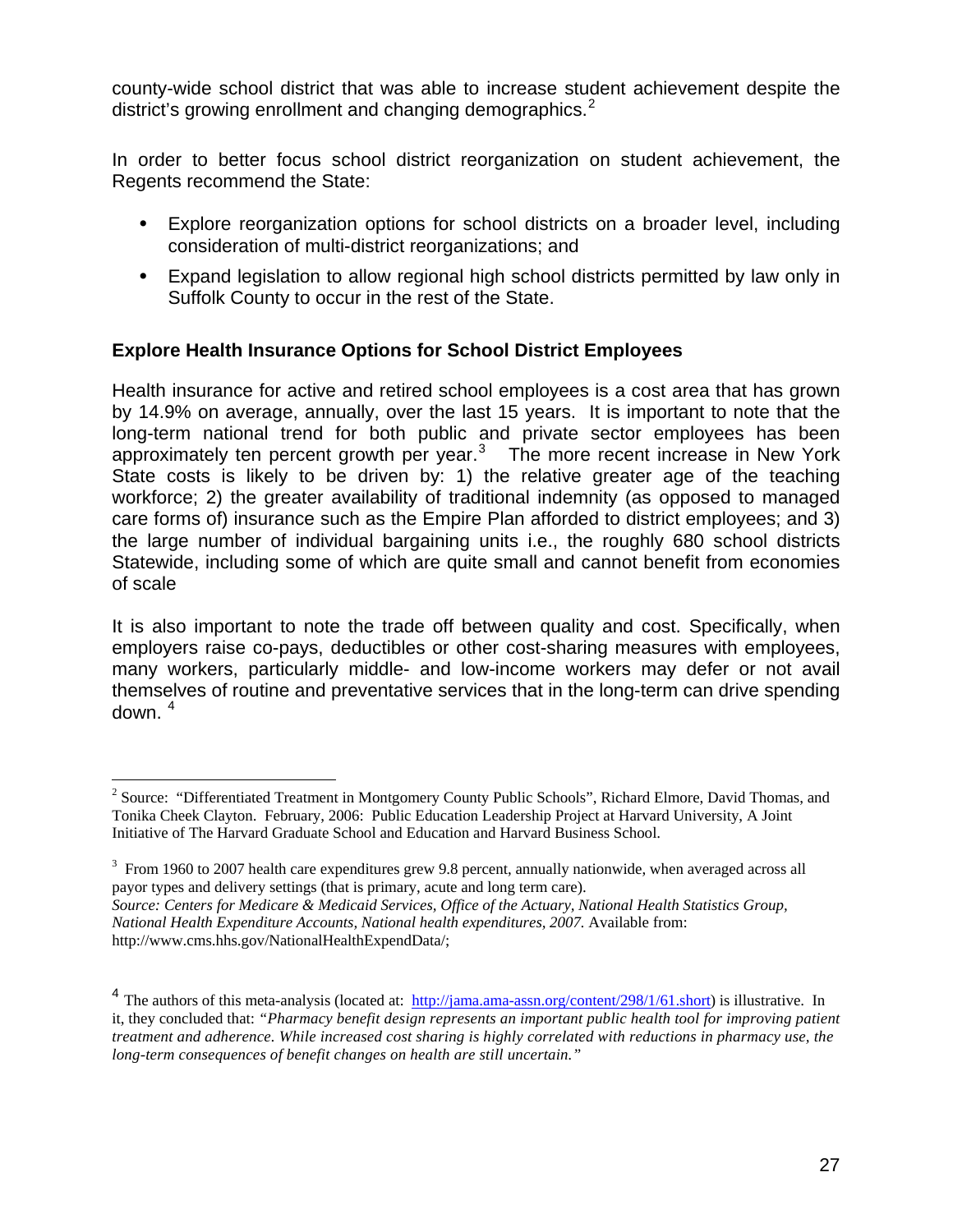For example, there are several programs that might serve as models for expanded coverage, while reducing costs, and allowing districts to customize benefits to meet employee needs. For example, in 2009, there were at least 31 districts that were part of one or more multi-district health insurance consortia (a group of school districts that join together to purchase health insurance for their employees). The consortia are typically created through the Board of Cooperative Educational Services (BOCES). Experience reveals post-adoption cost savings relative to prior health expenses. Another advantage of consortia approach is that districts can presently create them without any changes in State law, regulation or policy.<sup>[5](#page-27-0)</sup>

#### **Additional Recommendations**

#### **Universal Prekindergarten**

The Regents recommend that the Universal Prekindergarten grants be expanded and continue the progress that has been made toward the goal of making quality early childhood education available throughout New York State.

#### **Continue Mandate Relief Efforts**

The Regents support continued mandate relief to school districts, including but not limited to legislative and regulatory changes in the provision of special education programming previously delineated. The changes sought are expected to relieve school districts of some special education mandates that exceed those required be federal law without demonstrably reducing the services provided to students and providing greater flexibility to strengthen the overall general education programming for all students, including special education students.

#### **High Tax Aid**

 $\overline{a}$ 

The Regents also recommend the implementation of a modest High Tax Aid formula that recognizes the extraordinary burdens shouldered by taxpayers in districts with high costs.

<span id="page-27-0"></span><sup>5</sup> Examples of estimates and actual cost experience, as well as other particulars, are fleshed out in this report:

*Condition Critical: Can Health Insurance Consortiums Rein In School District Health Care Costs?* Available at: htt://www.nysba.org/client\_uploads/nysssba\_pdf/ConsortiumReportFinal.pdf